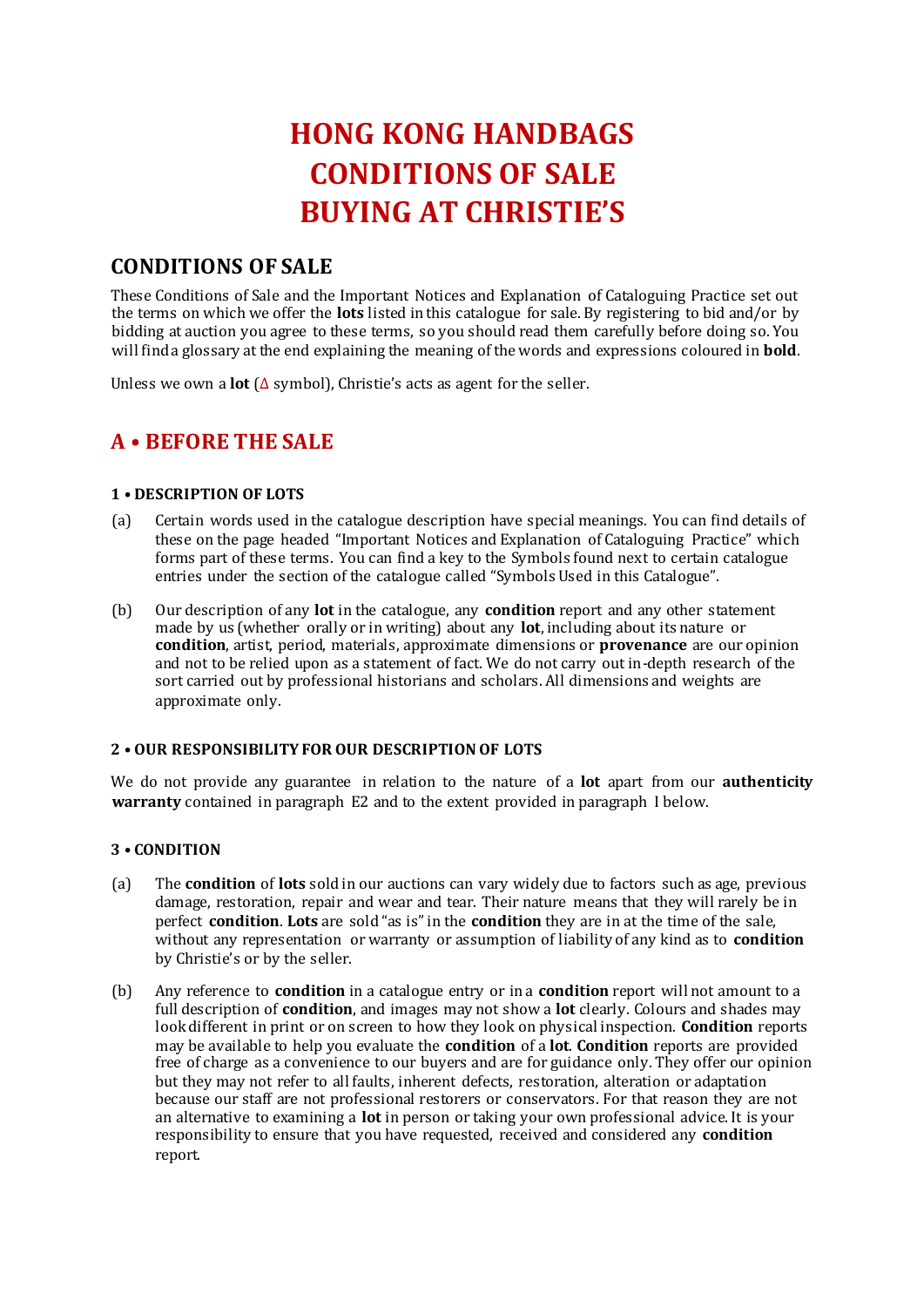### **4 • VIEWING LOTS PRE-AUCTION**

- (a) If you are planning to bid on a **lot,** you should inspect it personally or through a knowledgeable representative before you make a bid to make sure that you accept the description and its **condition**. We recommend you get your own advice from a restorer or other professional adviser.
- (b) Pre-auction viewings are open to the public free of charge. Our specialists may be available to answer questions at pre-auction viewings or by appointment.

### **5 • ESTIMATES**

**Estimates** are based on the **condition**, rarity, quality and **provenance** of the **lots** and on prices recently paid at auction for similar property. **Estimates** can change. Neither you, nor anyone else, may rely on any **estimates** as a prediction or guarantee of the actual selling price of a **lot** or its value for any other purpose. **Estimates** do not include the **buyer's premium** or any applicable taxes. **Estimates** may be shown in different currencies from that of the saleroom for guidance only. The rate of exchange used in our printed catalogues is fixed at the latest practical date prior to the printing of the catalogue and may have changed by the time of our sale.

### **6 • WITHDRAWAL**

Christie's may, at its option, withdraw any **lot** at any time prior to or during the sale of the **lot**. Christie's has no liability to you for any decision to withdraw.

### **7 • JEWELLERY**

- (a) Coloured gemstones (such as rubies, sapphires and emeralds) may have been treated to improve their look, through methods such as heating and oiling. These methods are accepted by the international jewellery trade but may make the gemstone less strong and/or require special care over time.
- (b) All types of gemstones may have been improved by some method. You may request a gemmological report for any item which does not have a report if the request is made to us at least three weeks before the date of the auction and you pay the fee for the report.
- (c) We do not obtain a gemmological report for every gemstone sold in our auctions. Where we do get gemmological reports from internationally accepted gemmological laboratories, such reports will be described in the catalogue. Reports from American gemmological laboratories will describe any improvement or treatment to the gemstone. Reports from European gemmological laboratories will describe any improvement or treatment only if we request that they do so, but will confirm when no improvement or treatment has been made. Because of differences in approach and technology, laboratories may not agree whether a particular gemstone has been treated, the amount of treatment or whether treatment is permanent. The gemmological laboratories will only report on the improvements or treatments known to the laboratories at the date of the report.
- (d) For jewellery sales, **estimates** are based on the information in any gemmological report or, if no report is available, assume that the gemstones may have been treated or enhanced.

### **8 • WATCHES & CLOCKS**

(a) Almost all clocks and watches are repaired in their lifetime and may include parts which are not original. We do not give a **warranty** that any individual component part of any watch or clock is **authentic**. Watchbands described as "associated" are not part of the original watch and may not be **authentic**. Clocks may be sold without pendulums, weights or keys.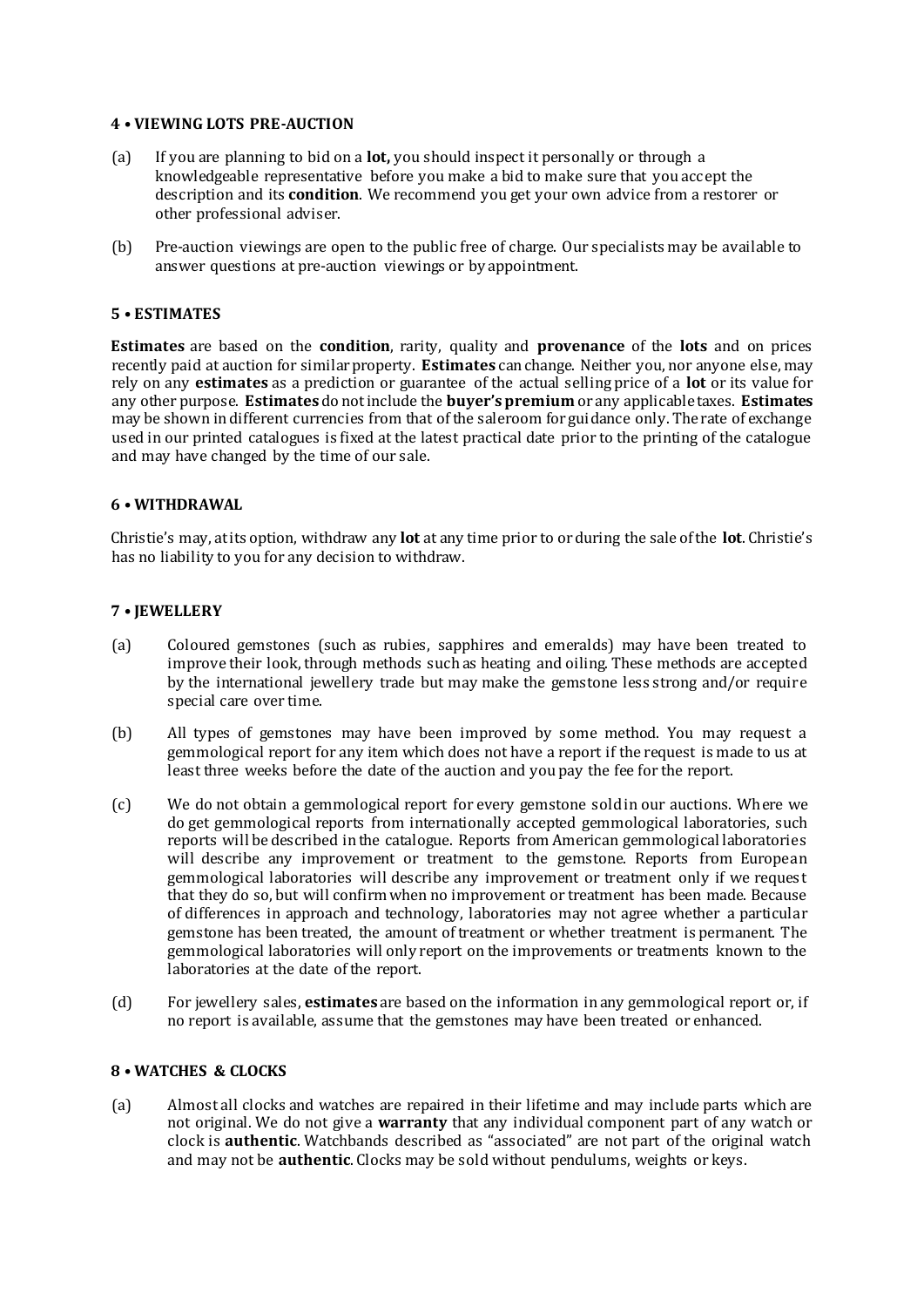- (b) As collectors' watches and clocks often have very fine and complex mechanisms, a general service, change of battery or further repair work may be necessary, for which you are responsible. We do not give a **warranty** that any watch or clock is in good working order. Certificates are not available unless described in the catalogue.
- (c) Most watches have been opened to find out the type and quality of movement. For that reason, watches with water resistant cases may not be waterproof and we recommend you have them checked by a competent watchmaker before use.

Important information about the sale, transport and shipping of watches and watchbands can be found in paragraph H2(f).

## **B • REGISTERING TO BID**

### **1 • NEW BIDDERS**

- (a) If this is your first time bidding at Christie's or you are a returning bidder who has not bought anything from any of our salerooms within the last two years you must register at least 48 hours before an auction to give us enough time to process and approve your registration. We may, at our option, decline to permit you to register as a bidder. You will be asked for the following:
- (i) for individuals: Photo identification (driving licence, national identity card or passport) and, if not shown on the ID document, proof of your current address (for example, a current utility bill or bank statement);
- (ii) for corporate clients: Your Certificate of Incorporation or equivalent document(s) showing your name and registered address, photo ID copy of the authorized bidder, letter of authorization duly signed by legal representative and, where applicable, chopped with company stamp and together with documentary proof of directors and beneficial owners;
- (iii) for trusts, partnerships, offshore companies and other business structures, please contact us in advance to discuss our requirements.
- (b) We may also ask you to give us a financial reference and/or a deposit as a condition of allowing you to bid. For help, please contact our Client Services Department on +852 2760 1766.

### **2 RETURNING BIDDERS**

We may at our option ask you for current identification as described in paragraph B1(a) above, a financial reference or a deposit as a condition of allowing you to bid. If you have not bought anything from any of our salerooms in the last two years or if you want to spend more than on previous occasions, please contact our Bids Department on +852 2978 9910 or email to bidsasia@christies.com.

### **3 • IF YOU FAIL TO PROVIDE THE RIGHT DOCUMENTS**

If in our opinion you do not satisfy our bidder identification and registration procedures including, but not limited to completing any anti-money laundering and/or anti-terrorism financing checks we may require to our satisfaction, we may refuse to register you to bid, and if you make a successful bid, we may cancel the contract for sale between you and the seller. Christie's may, at its option, specify the type of photo identification it will accept, for the purposes of bidder identification and registration procedures.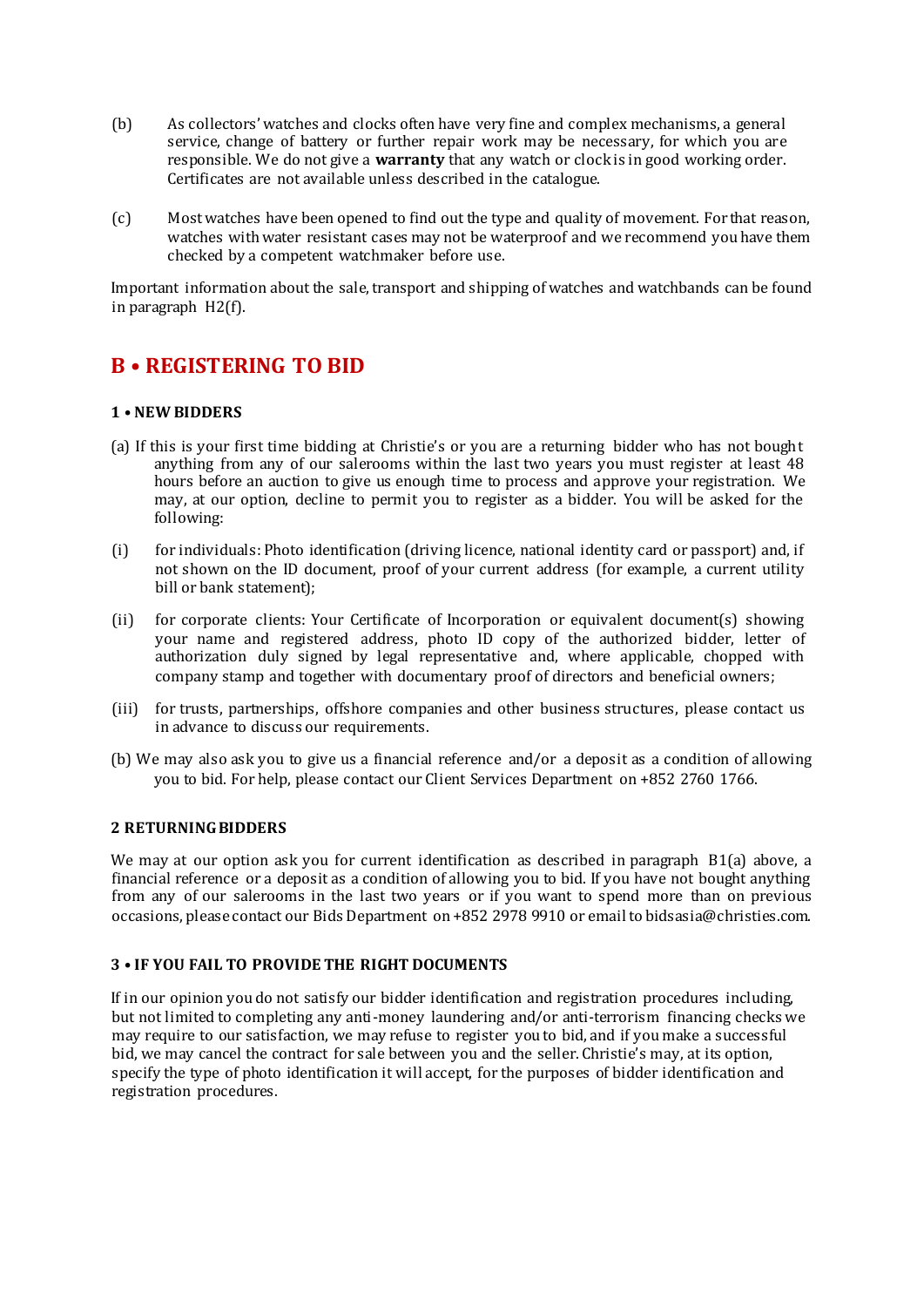### **4 • BIDDING ON BEHALF OF ANOTHER PERSON**

- (a) **As authorised bidder**: If you are bidding on behalf of another person, that person will need to complete the registration requirements above before you can bid, and supply a signed letter authorising you to bid for him/her.
- (b) **As agent for an undisclosed principal:** If you are bidding as an agent for an undisclosed principal

(the ultimate buyer(s)), you accept personal liability to pay the **purchase price** and all other sums due. Further, you warrant that:

- (i) you have conducted appropriate customer due diligence on the ultimate buyer(s) of the **lot(s)** in accordance with any and all applicable anti-money laundering and sanctions laws, consent to us relying on this due diligence, and you will retain for a period of not less than 5 years the documentation and records evidencing the due diligence;
- (ii) you will make such documentation and records evidencing your due diligence promptly available for immediate inspection by an independent third-party auditor upon our written request to do so. We will not disclose such documentation and records to any third-parties unless (1) it is already in the public domain,  $(2)$  it is required to be disclosed by law, or  $(3)$  it is in accordance with antimoney laundering laws;
- (iii) the arrangements between you and the ultimate buyer(s) are not designed to facilitate tax crimes;
- (iv) you do not know, and have no reason to suspect, that the funds used for settlement are connected with, the proceeds of any criminal activity or that the ultimate buyer(s) are under investigation, charged with or convicted of money laundering, terrorist activities or other money laundering predicate crimes.

A bidder accepts personal liability to pay the **purchase price** and all other sums due unless it has been agreed in writing with Christie's before commencement of the auction that the bidder is acting as an agent on behalf of a named third party acceptable to Christie's and that Christie's will only seek payment from the named third party.

### **5 • BIDDING IN PERSON**

If you wish to bid in the saleroom you must register for a numbered bidding paddle at least 30 minutes before the auction. For help, please contact the Client Services Department on +852 2760 1766.

### **6 • BIDDING SERVICES**

The bidding services described below are a free service offered as a convenience to our clients and Christie's is not responsible for any error (human or otherwise), omission or breakdown in providing these services.

(a) Phone Bids

Your request for this service must be made no later than 24 hours prior to the auction and may also be made on the Christie's WeChat Mini Program. We will accept bids by telephone for **lots** only if our staff are available to take the bids. Telephone bids cannot be accepted for lots estimated below HK\$30,000. If you need to bid in a language other than in English, you must arrange this well before the auction. We may record telephone bids. By bidding on the telephone, you are agreeing to us recording your conversations. You also agree that your telephone bids are governed by these Conditions of Sale.

(b) Internet Bids on Christie's LIVE™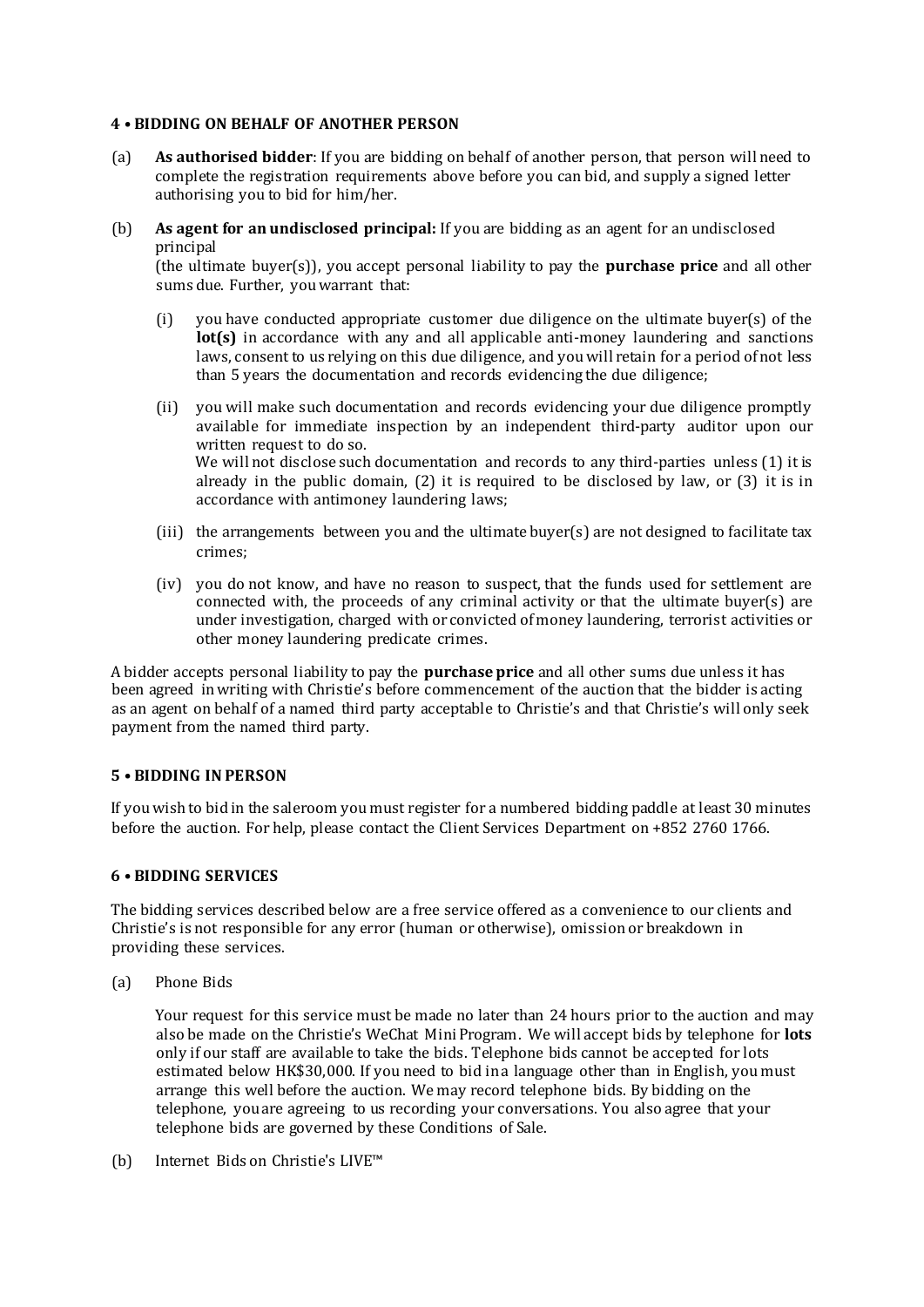For certain auctions we will accept bids over the Internet. To learn more, please visit **https://www.christies.com/auctions/christies-live-on-mobile**. You should register at least 24 hours in advance of the sale in order to bid online with Christie's LIVETM. As well as these Conditions of Sale, internet bids are governed by the Christie's LIVE™ terms of use which are available on **www.christies.com/LiveBidding/OnlineTermsOfUse.aspx**.

(c) Written Bids

You can find a Written Bid Form at the back of our catalogues, at any Christie's office or by choosing the sale and viewing the **lots** online at **www.christies.com** oron the Christie's WeChat Mini Program. We must receive your completed Written Bid at least 24 hours before the auction. Bids must be placed in the currency of the saleroom. The **auctioneer** will take reasonable steps to carry out written bids at the lowest possible price, taking into account the **reserve**. If you make a written bid on a **lot** which does not have a **reserve** and there is no higher bid than yours, we will bid on your behalf at around 50% of the **low estimate** or, if lower, the amount of your bid. If we receive written bids on a **lot** for identical amounts, and at the auction these are the highest bids on the **lot**, we will sell the **lot** to the bidder whose written bid we received first.

### **C • CONDUCTING THE SALE**

### **1 • WHO CAN ENTER THE AUCTION**

We may, at our option, refuse admission to our premises or decline to permit participation in any auction or to reject any bid.

### **2 • RESERVES**

Unless otherwise indicated, all **lots** are subject to a **reserve**. We identify **lots** that are offered without **reserve** with the symbol • next to the **lot** number. The **reserve** cannot be more than the **lot's low estimate.**

### **3 • AUCTIONEER'S DISCRETION**

The **auctioneer** can at his sole option:

- (a) refuse any bid;
- (b) move the bidding backwards or forwards in any way he or she may decide, or change the order of the **lots**;
- (c) withdraw any **lot**;
- (d) divide any **lot** or combine any two or more **lots**;
- (e) reopen or continue the bidding even after the hammer has fallen; and
- (f) in the case of error or dispute related to bidding and whether during or after the auction, continue the bidding, determine the successful bidder, cancel the sale of the **lot**, or reoffer and resell any **lot**. If you believe that the **auctioneer** has accepted the successful bid in error, you must provide a written notice detailing your claim within 3 business days of the date of the auction. The **auctioneer** will consider such claim in good faith. If the **auctioneer**, in the exercise of his or her discretion under this paragraph, decides after the auction is complete, to cancel the sale of a **lot**, or reoffer and resell a **lot**, he or she will notify the successful bidder no later than by the end of the 7th calendar day following the date of the auction. The **auctioneer**'s decision in exercise of this discretion is final. This paragraph does not in any way prejudice Christie's ability to cancel the sale of a **lot** under any other applicable provision of these Conditions of Sale, including the rights of cancellation set forth in sections B(3), E(2)(i), F(4), and J(1).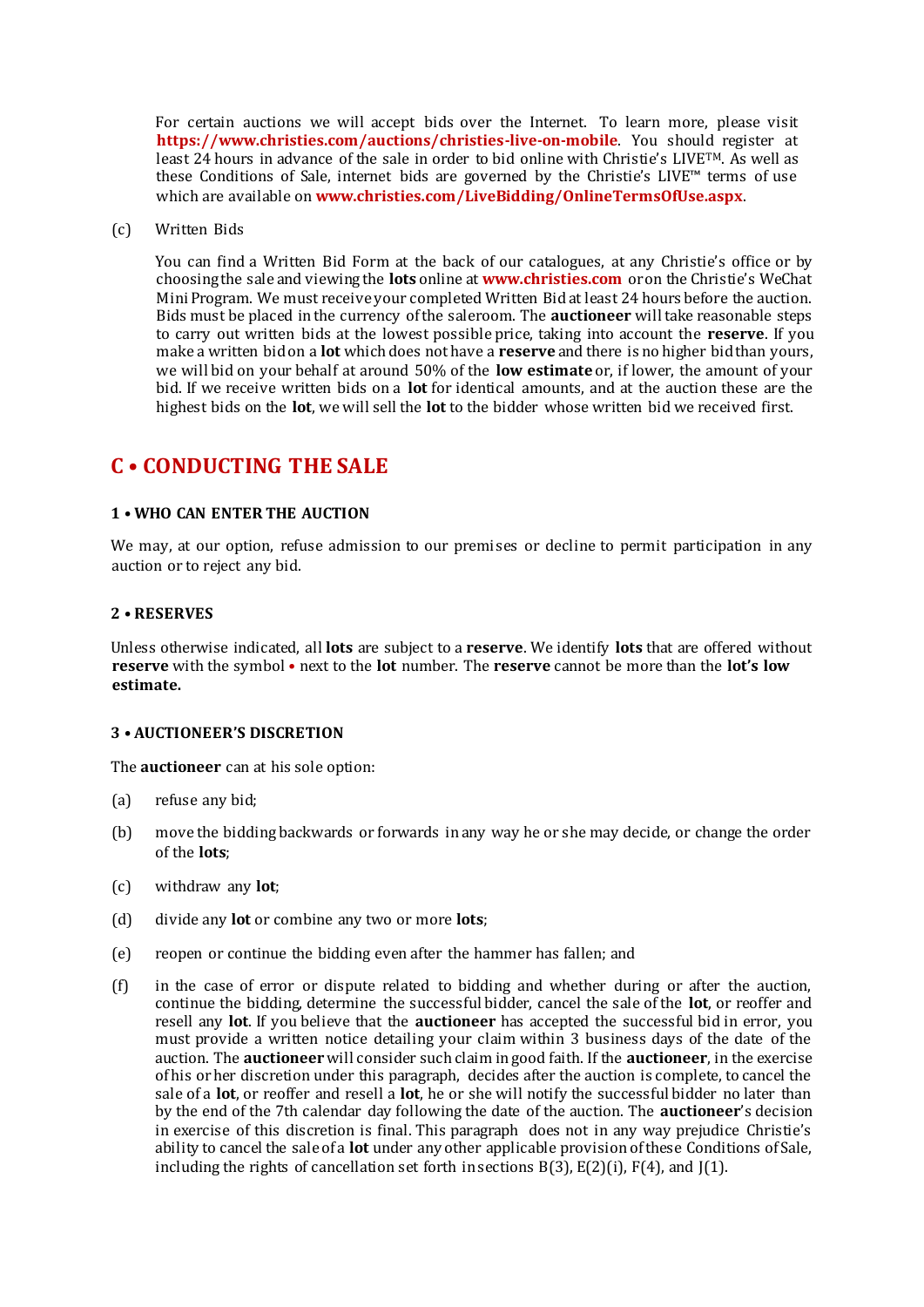### **4 • BIDDING**

The **auctioneer** accepts bids from:

- (a) bidders in the saleroom;
- (b) telephone bidders, and internet bidders through 'Christie's LIVE™ (as shown above in Section B6); and
- (c) written bids (also known as absentee bids or commission bids) left with us by a bidder before the auction.

#### **5 • BIDDING ON BEHALF OF THE SELLER**

The **auctioneer** may, at his or her sole option, bid on behalf of the seller up to but not including the amount of the **reserve** either by making consecutive bids or by making bids in response to other bidders. The **auctioneer** will not identify these as bids made on behalf of the seller and will not make any bid on behalf of the seller at or above the **reserve**. If **lots** are offered without **reserve**, the **auctioneer** will generally decide to open the bidding at 50% of the **low estimate** for the **lot**. If no bid is made at that level, the **auctioneer** may decide to go backwards at his or her sole option until a bid is made, and then continue up from that amount. In the event that there are no bids on a **lot**, the **auctioneer** may deem such **lot** unsold.

### **6 • BID INCREMENTS**

Bidding generally starts below the **low estimate** and increases in steps (bid increments). The **auctioneer** will decide at his or her sole option where the bidding should start and the bid increments. The usual bid increments are shown for guidance only on the Written Bid Form at the back of this catalogue.

### **7 • CURRENCY CONVERTER**

The saleroom video screens, Christies LIVETM and Christie's website may show bids in some other major currencies from that of the saleroom. Any conversion is for guidance only and we cannot be bound by any rate of exchange used by Christie's. Christie's is not responsible for any error (human or otherwise), omission or breakdown in providing these services.

### **8 • SUCCESSFUL BIDS**

Unless the **auctioneer** decides to use his or her discretion as set out in paragraph C3 above, when the **auctioneer's** hammer strikes, we have accepted the last bid. This means a contract for sale has been formed between the seller and the successful bidder. We will issue an invoice only to the registered bidder who made the successful bid. While we send out invoices by post and/or email after the auction, we do not accept responsibility for telling you whether or not your bid was successful. If you have bid by written bid, you should contact us by telephone or in person as soon as possible after the auction to get details of the outcome of your bid to avoid having to pay unnecessary storage charges.

### **9 • LOCAL BIDDING LAWS**

You agree that when bidding in any of our sales that you will strictly comply with all local laws and regulations in force at the time of the sale for the relevant sale site.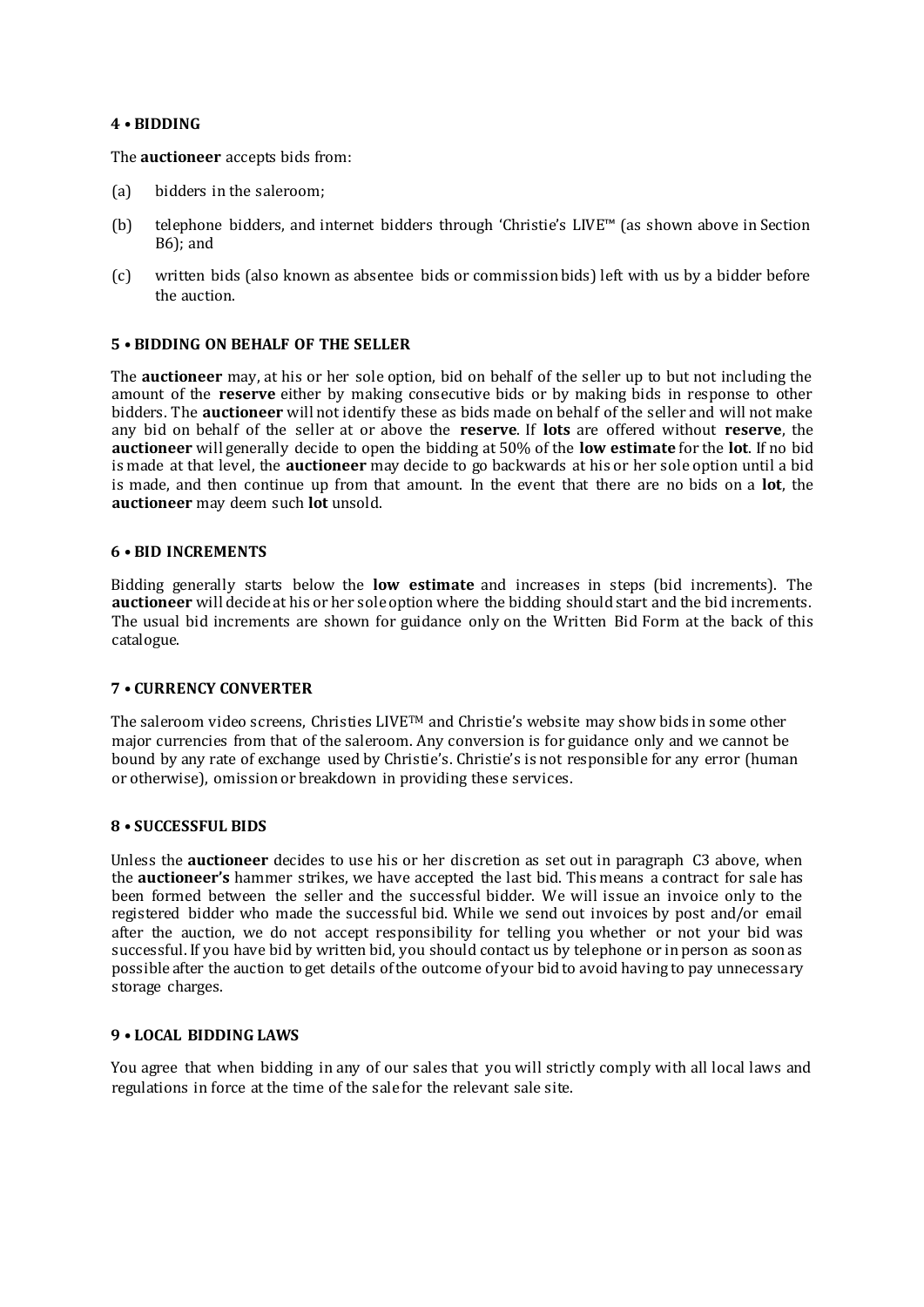# **D • THE BUYER'S PREMIUM, TAXES**

### **1 • THE BUYER'S PREMIUM**

In addition to the **hammer price**, the successful bidder agrees to pay us a **buyer's premium** on the **hammer price** of each **lot** sold. On all **lots** we charge 26% of the **hammer price** up to and including HK\$7,500,000, 20% on that part of the **hammer price** over HK\$7,500,000 and up to and including HK\$50,000,000, and 14.5% of that part of the **hammer price** above HK\$50,000,000.

### **2 • TAXES**

The successful bidder is responsible for any applicable tax including any VAT, sales or compensating use tax or equivalent tax wherever such taxes may arise on the **hammer price** and the **buyer's premium**. It is the buyer's responsibility to ascertain and pay all taxes due. In all circumstances Hong Kong law takes precedence. Christie's recommends you obtain your own independent tax advice.

For **lots** Christie's ships to the United States, a state sales or use tax may be due on the **hammer price**, **buyer's premium** and/or any other charges related to the **lot**, regardless of the nationality or citizenship of the purchaser. Christie's will collect sales tax where legally required. The applicable sales tax rate will be determined based upon the state, county, or locale to which the **lot** will be shipped. Successful bidders claiming an exemption from sales tax must provide appropriate documentation to Christie's prior to the release of the lot. For shipments to those states for which Christie's is not required to collect sales tax, a successful bidder may be required to remit use tax to that state's taxing authorities. Christie's recommends you obtain your own independent tax advice with further questions.

### **E • WARRANTIES**

### **1 • SELLER'S WARRANTIES**

For each **lot**, the seller gives a **warranty** that the seller:

- (a) is the owner of the **lot** or a joint owner of the **lot** acting with the permission of the other coowners or, if the seller is not the owner or a joint owner of the **lot**, has the permission of the owner to sell the **lot**, or the right to do so in law; and
- (b) has the right to transfer ownership of the **lot** to the buyer without any restrictions or claims by anyone else.

If either of the above **warranties** are incorrect, the seller shall not have to pay more than the **purchase price** (as defined in paragraph F1(a) below) paid by you to us. The seller will not be responsible to you for any reason for loss of profits or business, expected savings, loss of opportunity or interest, costs, damages, **other damages** or expenses. The seller gives no **warranty** in relation to any **lot** other than as set out above and, as far as the seller is allowed by law, all **warranties** from the seller to you, and all other obligations upon the seller which may be added to this agreement by law, are excluded.

### **2 • OUR AUTHENTICITY WARRANTY**

We warrant, subject to the terms below, that the **lots** in our sales are **authentic** (our **authenticity warranty**"). If, within 5 years of the date of the auction, you give notice to us that your lot is not **authentic**, subject to the terms below, we will refund the **purchase price** paid by you. The meaning of **authentic** can be found in the glossary at the end of these Conditions of Sale. The terms of the **authenticity warranty** are as follows: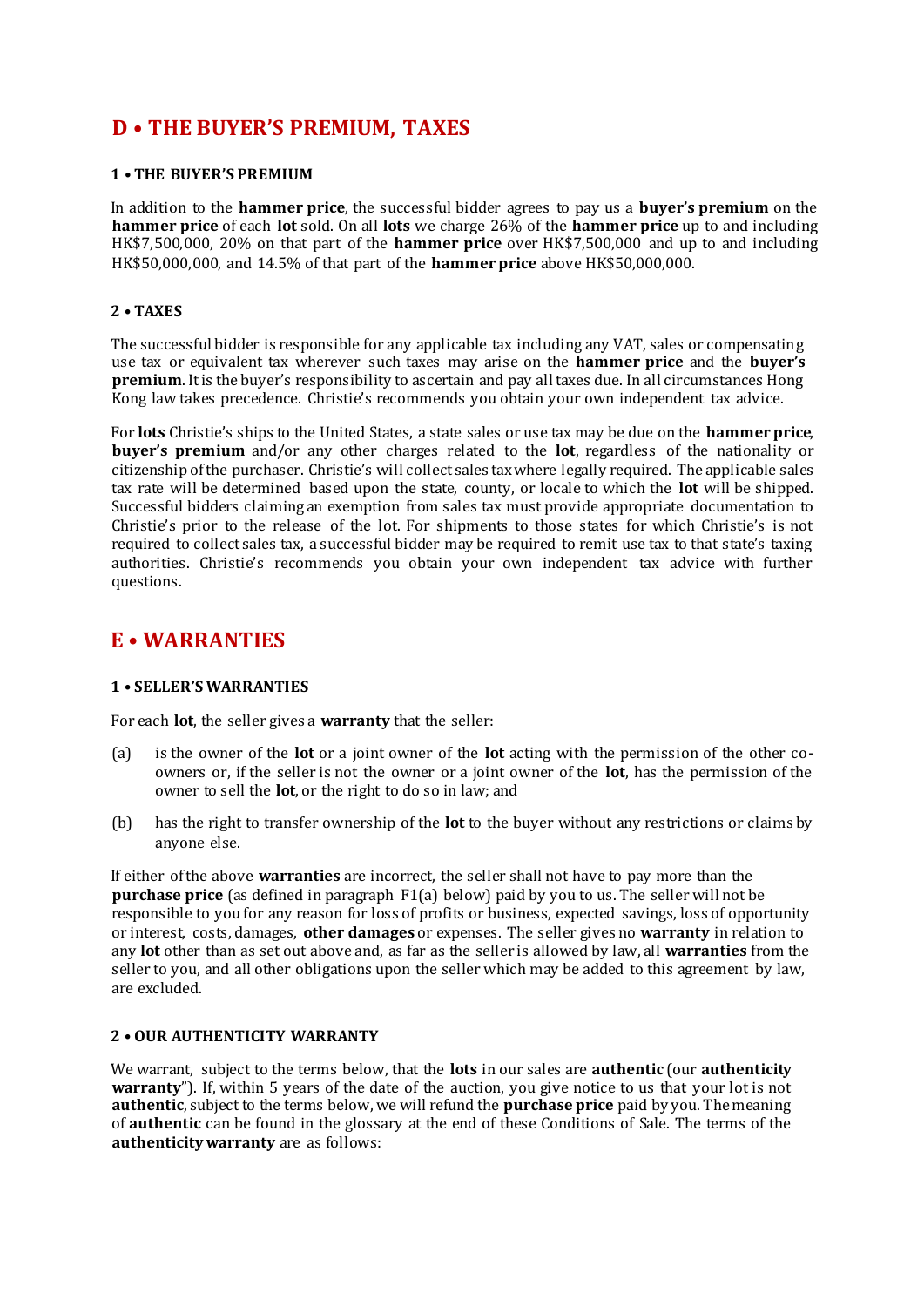- (a) It will be honoured for claims notified within a period of 5 years from the date of the auction. After such time, we will not be obligated to honour the **authenticity warranty**.
- (b) It is given only for information shown in **UPPERCASE type** in the first line of the **catalogue description** (the "**Heading**"). It does not apply to any information other than in the **Heading**, even if shown in **UPPERCASE type**.
- (c) The authenticity warranty does not apply to any **Heading** or part of a **Heading** which is qualified.

**Qualified** means limited by a clarification in a **lot's catalogue description** or by the use in a **Heading** of one of the terms listed in the section titled **Qualified Headings** on the page of the catalogue headed "Important Notices and Explanation of Cataloguing Practice". For example, use of the term "ATTRIBUTED TO….." in a **Heading** means that the **lot** is in Christie's opinion probably a work by the named artist but no warranty is provided that the **lot** is the work of the named artist. Please read the full list of **Qualified Headings** and a **lot's** full **catalogue description** before bidding.

- (d) The **authenticity warranty** applies to the **Heading** as amended by any **Saleroom Notice**.
- (e) The **authenticity warranty** does not apply where scholarship has developed since the auction leading to a change in generally accepted opinion. Further it does not apply if the **Heading** either matched the generally accepted opinion of experts at the date of the sale or drew attention to any conflict of opinion.
- (f) The **authenticity warranty** does not apply if the **lot** can only be shown not to be **authentic** by a scientific process which, on the date we published the catalogue, was not available or generally accepted for use, or which was unreasonably expensive or impractical, or which was likely to have damaged the **lot.**
- (g) The benefit of the **authenticity warranty** is only available to the original buyer shown on the invoice for the **lot** issued at the time of the sale and only if, on the date of the notice of claim, the original buyer is the full owner of the **lot** and the **lot**is free from any claim, interest or restriction by anyone else. The benefit of this **authenticity warranty** may not be transferred to anyone else.
- (h) In order to claim under the **authenticity warranty** you must:
	- (i) give us written notice of your claim within 5 years of the date of the auction. We may require full details and supporting evidence of any such claim;
	- (ii) at Christie's option, we may require you to provide the written opinions of two recognized experts in the field of the **lot** mutually agreed by you and us in advance confirming that the **lot** is not **authentic**. If we have any doubts, we reserve the right to obtain additional opinions at our expense; and
	- (iii) return the **lot** at your expense to the saleroom from which you bought it in the **condition** it was in at the time of sale.
- (i) Your only right under this **authenticity warranty** is to cancel the sale and receive a refund of the **purchase price** paid by you to us. We will not, in any circumstances, be required to pay you more than the **purchase price** nor will we be liable for any loss of profits or business, loss of opportunity or value, expected savings or interest, costs, damages, **other damages** or expenses.
- (j) **Books**. Where the **lot** is a book, we give an additional **warranty** for 14 days from the date of the sale that if on collation any **lot** is defective in text or illustration, we will refund your **purchase price**, subject to the following terms:
	- (a) This additional **warranty** does not apply to: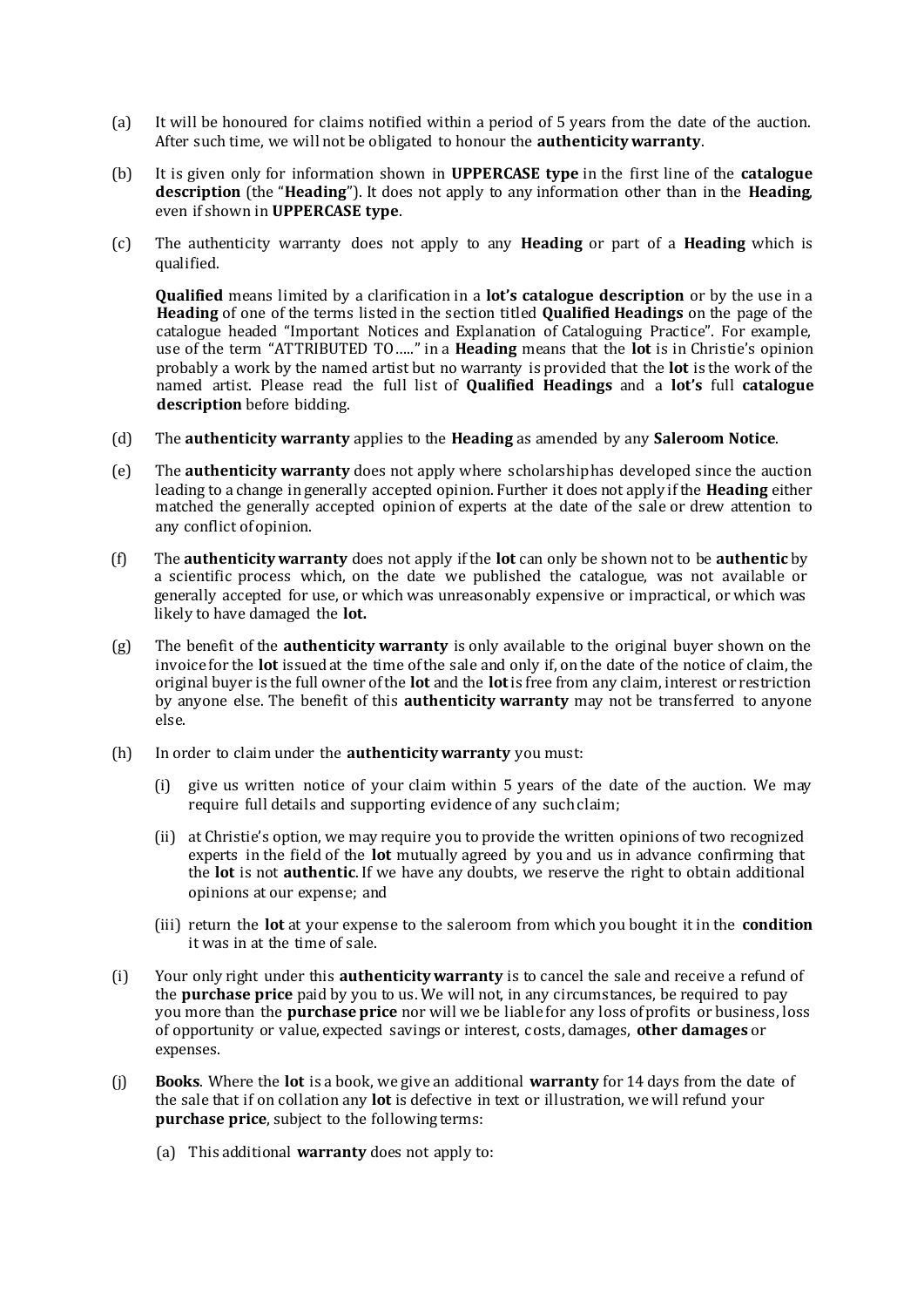- (i) the absence of blanks, half titles, tissue guards or advertisements, damage in respect of bindings, stains, spotting, marginal tears or other defects not affecting completeness of the text or illustration;
- (ii) drawings, autographs, letters or manuscripts, signed photographs, music, atlases, maps or periodicals;
- (iii) books not identified by title;
- (iv) **lots** sold without a printed **estimate**;
- (v) books which are described in the catalogue as sold not subject to return; or
- (vi) defects stated in any **condition** report or announced at the time of sale.
- (b) To make a claim under this paragraph you must give written details of the defect and return the **lot** to the sale room at which you bought it in the same **condition** as at the time of sale, within 14 days of the date of the sale.

### (k) **South East Asian Modern and Contemporary Art and Chinese Calligraphy and Painting** .

In these categories, the **authenticity warranty** does not apply because current scholarship does not permit the making of definitive statements. Christie's does, however, agree to cancel a sale in either of these two categories of art where it has been proven the **lot** is a forgery. Christie's will refund to the original buyer the **purchase price** in accordance with the terms of Christie's **authenticity warranty**, provided that the original buyer gives us written notice of the claim within twelve (12) months of the date of the auction. We may require full details and supporting evidence of any such claim. Such evidence must be satisfactory to us that the **lot** is a forgery in accordance with paragraph E2(h)(ii) above and the **lot** must be returned to us in accordance with E2h(iii) above. Paragraphs E2(b),  $(c)$ ,  $(d)$ ,  $(e)$ ,  $(f)$  and  $(g)$  and  $(i)$  also apply to a claim under these categories.

### (l) **Chinese, Japanese and Korean artefacts (excluding Chinese, Japanese and Korean calligraphy, paintings, prints, drawings and jewellery)**.

In these categories, paragraph E2 (b) – (e) above shall be amended so that where no maker or artist is identified, the authenticity warranty is given not only for the **Heading** but also for information regarding date or period shown in **UPPERCASE type** in the second line of the **catalogue description** (the "**Subheading**"). Accordingly, all references to the **Heading** in paragraph E2 (b) – (e) above shall be read as references to both the **Heading** and the **Subheading**.

### **F • PAYMENT**

### **1 • HOW TO PAY**

- (a) Immediately following the auction, you must pay the **purchase price** being:
	- (i) the **hammer price**; and
	- (ii) the **buyer's premium**; and
	- (iii) any duties, goods, sales, use, compensating or service tax.

Payment is due no later than by the end of the 7th calendar day following the date of the auction (the "**due date**").

(b) We will only accept payment from the registered bidder. Once issued, we cannot change the buyer's name on an invoice or re-issue the invoice in a different name. You must pay immediately even if you want to export the **lot** and you need an export licence.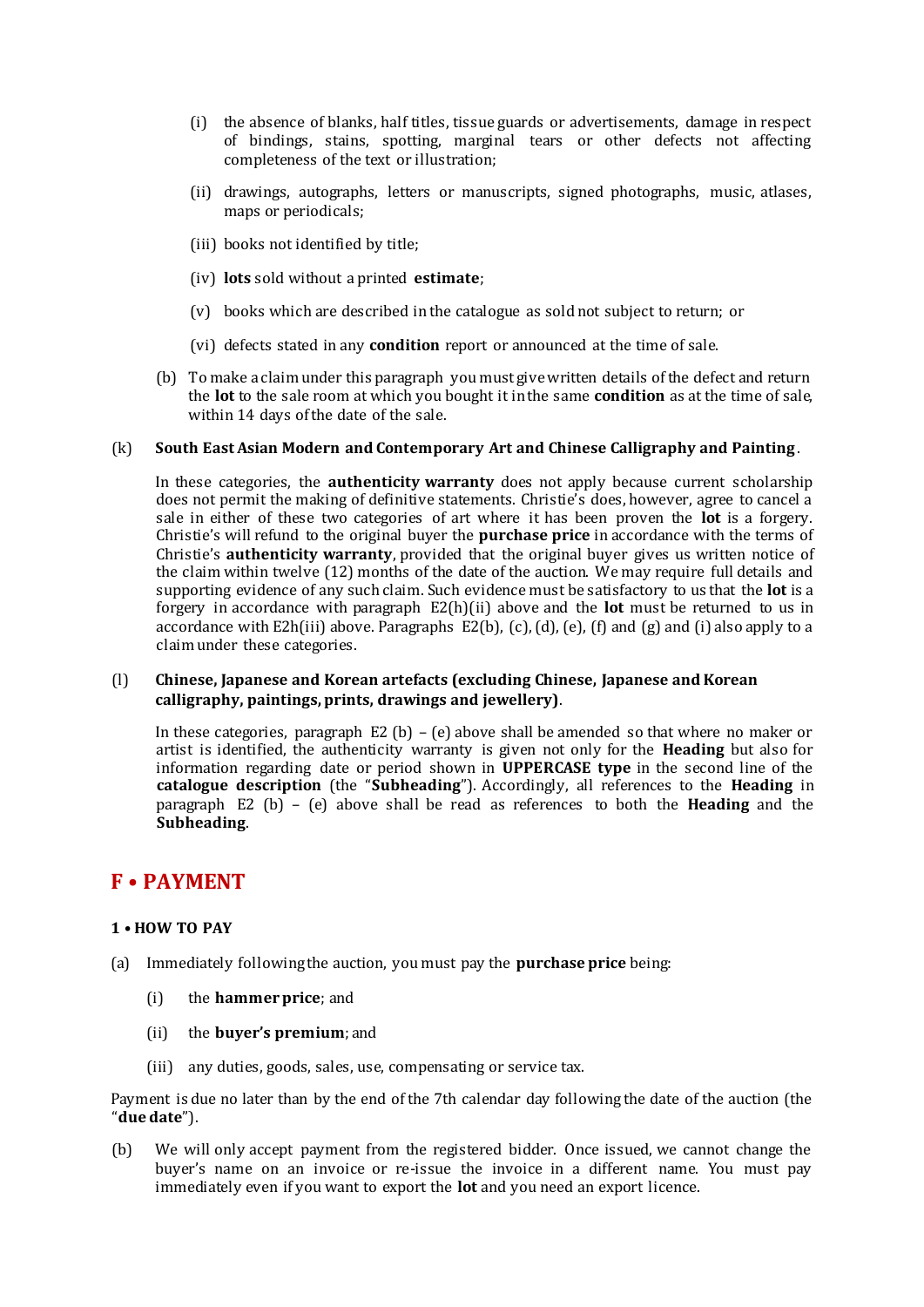- (c) You must pay for **lots** bought at Christie's in Hong Kong in the currency stated on the invoice in one of the following ways:
	- (i) Christie's is pleased to offer clients the option of viewing invoices, paying and arranging shipping online through MyChristie's. To log in, or if you have yet to create an online account, please go to: www.christies.com/MyChristies. While this service is available for most lots, payment and shipping must be arranged offline for some items. Please contact Post-Sale Services directly to coordinate.
	- (ii) Wire transfer

You must make payments to:

HSBC Head Office 1 Queen 's Road, Central, Hong Kong Bank code: 004 Account No. 062-305438-001 Account Name: Christie 's Hong Kong Limited SWIFT: HSBCHKHHHKH

(iii) Credit Card.

We accept most major credit cards subject to certain conditions. We accept payments in person by credit card up to HK\$1,000,000 per auction sale although conditions and restrictions apply. China Union Pay is accepted with no limits on amounts. To make a 'cardholder not present' (CNP) payment, we accept payment up to HK\$1,000,000 per auction sale. CNP payments cannot be accepted by all salerooms and are subject to certain restrictions. Details of the conditions and restrictions applicable to credit card payments are available from our Post-Sale Services Department, whose details are set out in paragraph (d) below.

(iv) Cash

We accept cash subject to a maximum of HKD80,000 per buyer per year at our Post-Sale Services Department only (subject to conditions).

(v) Banker's draft

You must make these payable to Christie's Hong Kong Limited and there may be conditions.

(vi) Cheque

You must make cheques payable to Christie's Hong Kong Limited. Cheques must be from accounts in Hong Kong dollar from a Hong Kong bank.

- (d) You must quote the sale number, your invoice number and client number when making a payment. All payments sent by post must be sent to: Christie's, Post-Sale Services Department, 22nd Floor Alexandra House, 18 Chater Road, Central, Hong Kong.
- (e) For more information please contact our Post-Sale Services Department by phone on +852 2760 1766 or email to postsaleasia@christies.com.

### **2 • TRANSFERRING OWNERSHIP TO YOU**

You will not own the **lot** and ownership of the **lot** will not pass to you until we have received full and clear payment of the **purchase price,** even in circumstances where we have released the **lot** to the buyer.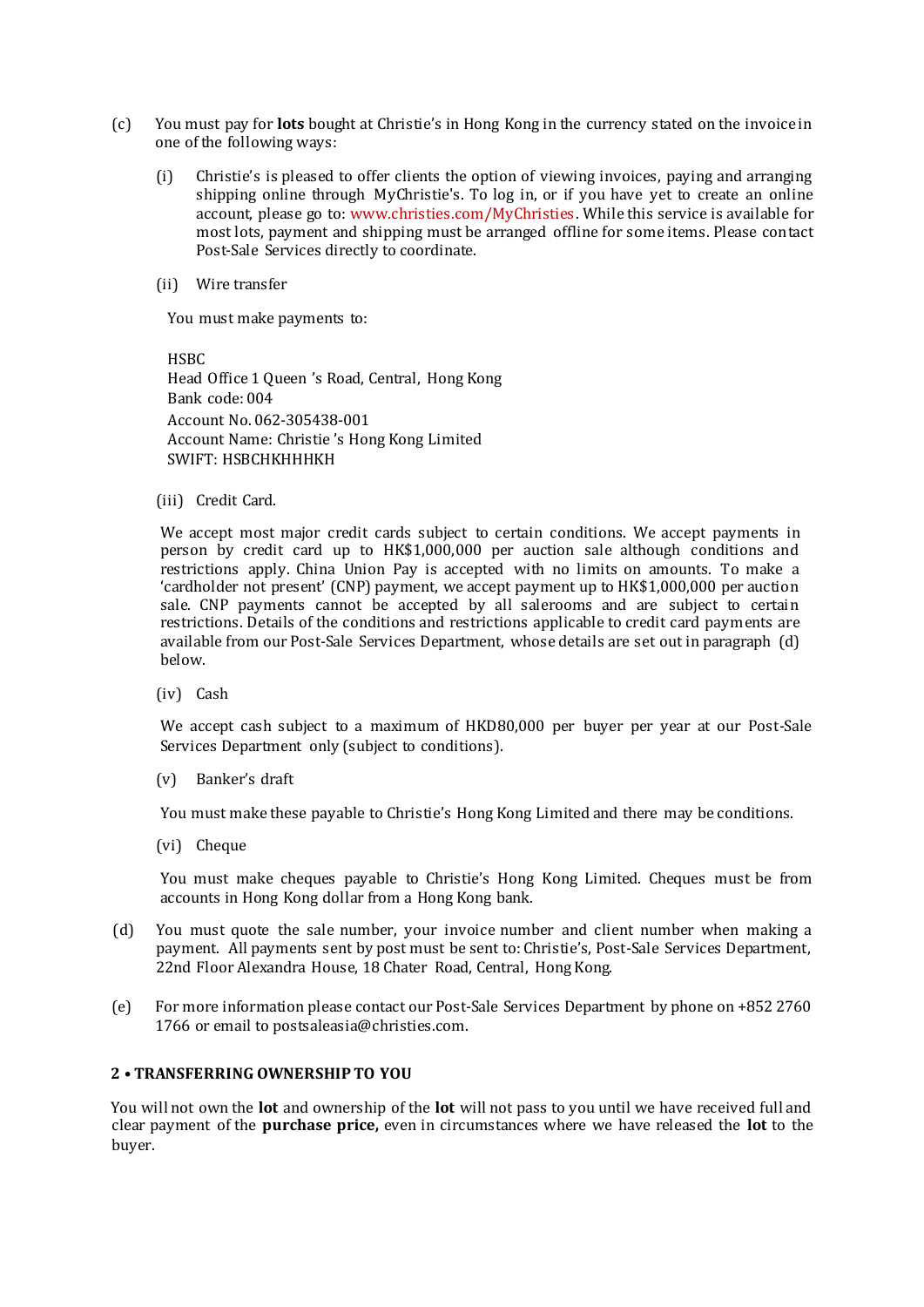### **3 • TRANSFERRING RISK TO YOU**

The risk in and responsibility for the **lot** will transfer to you from whichever is the earlier of the following:

- (a) When you collect the **lot**; or
- (b) At the end of the 30th day following the date of the auction or, if earlier, the date the **lot** is taken into care by a third party warehouse unless we have agreed otherwise with you in writing.

### **4 • WHAT HAPPENS IF YOU DO NOT PAY**

- (a) If you fail to pay us the **purchase price** in full by the **due date**, we will be entitled to do one or more of the following (as well as enforce our rights under paragraph F5 and any other rights or remedies we have by law):
	- (i) to charge interest from the **due date** at a rate of 7% a year above the 3-month HIBOR rate from time to time on the unpaid amount due;
	- (ii) we can cancel the sale of the **lot**. If we do this, we may sell the **lot** again, publically or privately on such terms we shall think necessary or appropriate, in which case you must pay us any shortfall between the **purchase price** and the proceeds from the resale. You must also pay all costs, expenses, losses, damages and legal fees we have to pay or may suffer and any shortfall in the seller's commission on the resale;
	- (iii) we can pay the seller an amount up to the net proceeds payable in respect of the amount bid by your default in which case you acknowledge and understand that Christie's will have all of the rights of the seller to pursue you for such amounts;
	- (iv) we can hold you legally responsible for the **purchase price** and may begin legal proceedings to recover it together with other losses, interest, legal fees and costs as far as we are allowed by law;
	- (v) we can take what you owe us from any amounts which we or any company in the **Christie's Group** may owe you (including any deposit or other part-payment which you have paid to us):
	- (vi) we can, at our option, reveal your identity and contact details to the seller;
	- (vii) we can reject at any future auction any bids made by you or on your behalf or to obtain a deposit from you before accepting any bids;
	- (viii) to exercise all the rights and remedies of a person holding security over any property in our possession owned by you, whether by way of pledge, security interest or in any other way as permitted by the law of the place where such property is located. You will be deemed to have granted such security to us and we may retain such property as collateral security for your obligations to us; and
	- (ix) we can take any other action we see necessary or appropriate.
- (b) If you owe money to us or to another **Christie's Group** company, we can use any amount you do pay, including any deposit or other part-payment you have made to us, or which we owe you, to pay off any amount you owe to us or another **Christie's Group** company for any transaction.
- (c) If you make payment in full after the **due date**, and we choose to accept such payment we may charge you storage and transport costs from the date that is 31 calendar days following the auction in accordance with paragraphs G(d)(i) and (ii). In such circumstances paragraph  $G(d)(iv)$  shall apply.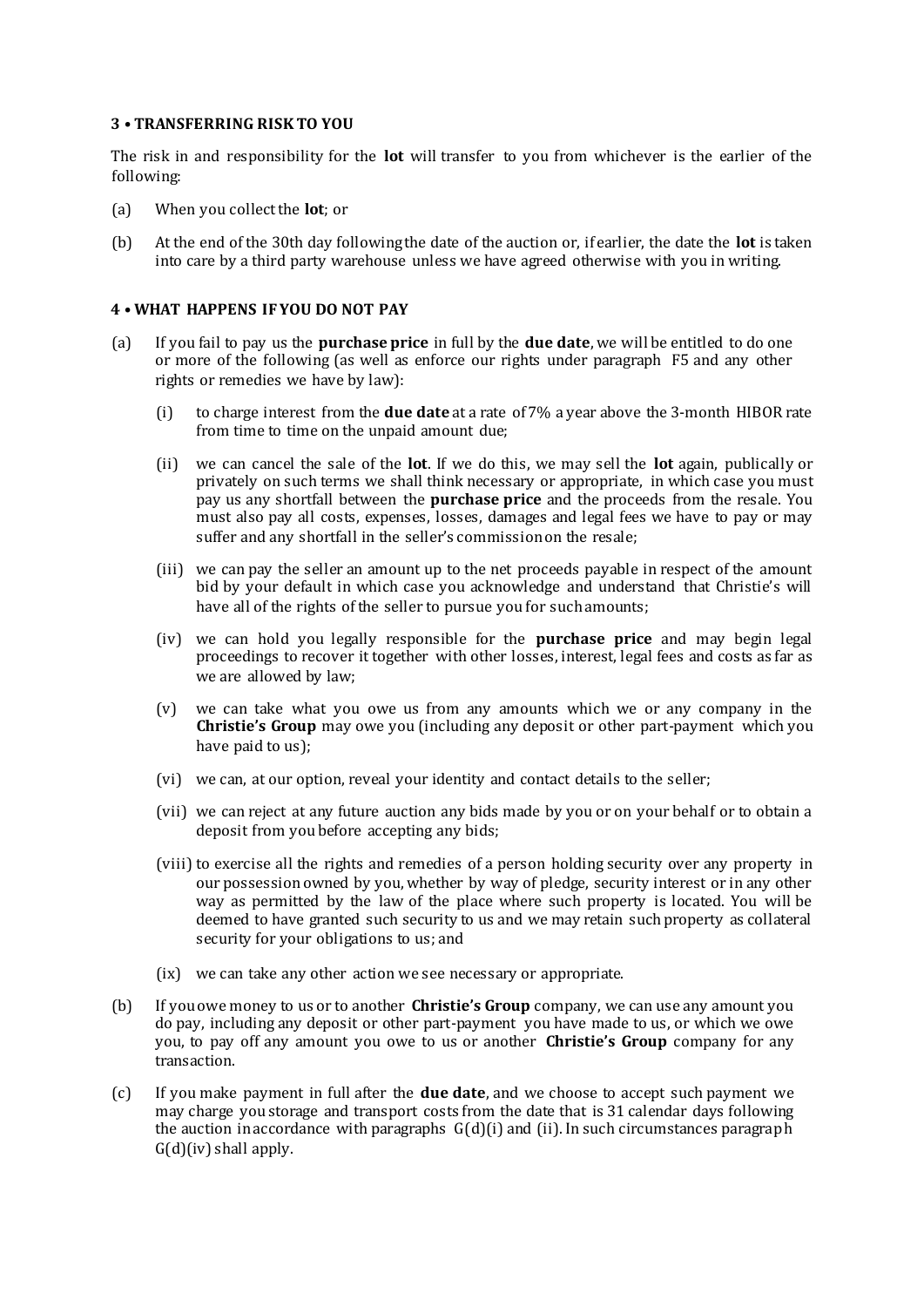### **5 • KEEPING YOUR PROPERTY**

If you owe money to us or to another **Christie's Group** company, as well as the rights set out in F4 above, we can use or deal with any of your property we hold or which is held by another **Christie's Group** company in any way we are allowed to by law. We will only release your property to you after you pay us or the relevant **Christie's Group** company in full for what you owe. However, if we choose, we can also sell your property in any way we think appropriate. We will use the proceeds of the sale against any amounts you owe us and we will pay any amount left from that sale to you. If there is a shortfall, you must pay us any difference between the amount we have received from the sale and the amount you owe us.

# **G • COLLECTION AND STORAGE**

- (a) We ask that you collect purchased **lots** promptly following the auction (**but note that you may not collect any lot until you have made full and clear payment of all amounts due to us** ).
- (b) For information on collecting lots, Please contact Christie's Post-Sale Services Department on +852 2760 1766 / Email: postsaleasia@christies.com
- (c) If you do not collect any **lot** promptly following the auction we can, at our option, remove the **lot** to another Christie's location or an affiliate or third party warehouse.
- (d) If you do not collect a **lot** by the end of the 30th day following the date of the auction, unless otherwise agreed in writing:
	- (i) we will charge you storage costs from that date.
	- (ii) we can, at our option, move the **lot** to or within an affiliate or third party warehouse and charge you transport costs and administrative fees for doing so.
	- (iii) we may sell the **lot** in any commercially reasonable way we think appropriate.
	- (iv) the storage terms which can be found at www.christies.com/storage shall apply.
	- (v) nothing in this paragraph is intended to limit our rights under paragraph F4.

# **H • TRANSPORT AND SHIPPING**

### **1 • TRANSPORT AND SHIPPING**

We will enclose a transport and shipping form with each invoice sent to you. You must make all transport and shipping arrangements. However, we can arrange to pack, transport and ship your property if you ask us to and pay the costs of doing so. We recommend that you ask us for an **estimate**, especially for any large items or items of high value that need professional packing before you bid. We may also suggest other handlers, packers, transporters or experts if you ask us to do so. For more information, please contact Christie's Post-Sale Services Department on+852 2760 1766 or email to postsaleasia@christies.com. We will take reasonable care when we are handling, packing, transporting and shipping a **lot**. However, if we recommend another company for any of these purposes, we are not responsible for their acts, failure to act or neglect.

### **2 • EXPORT AND IMPORT**

Any **lot** sold at auction may be affected by laws on exports from the country in which it is sold and the import restrictions of other countries. Many countries require a declaration of export for property leaving the country and/or an import declaration on entry of property into the country. Local laws may prevent you from importing a **lot** or may prevent you selling a **lot** in the country you import it into.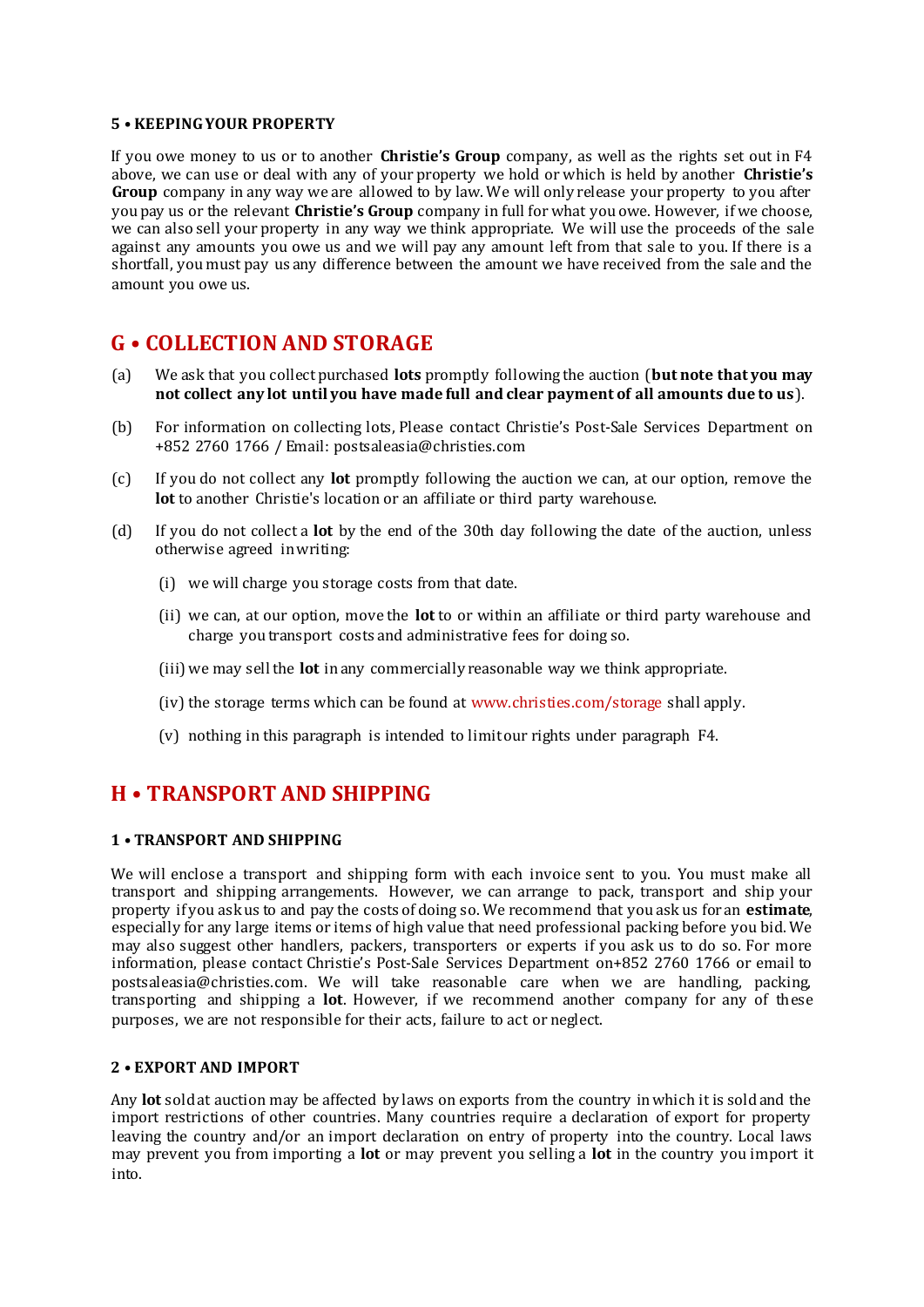We will not be obliged to cancel your purchase and refund the **purchase price** if your **lot** may not be exported, imported or it is seized for any reason by a government authority. It is your responsibility to determine and satisfy the requirements of any applicable laws or regulations relating to the export or import of any **lot** you purchase.

- (a) You alone are responsible for getting advice about and meeting the requirements of any laws or regulations which apply to exporting or importing any **lot** prior to bidding. If you are refused a licence or there is a delay in getting one, you must still pay us in full for the **lot**. We may be able to help you apply for the appropriate licences if you ask us to and pay our fee for doing so. However, we cannot guarantee that you will get one. For more information, please contact Christie's PostSale Services Department on +852 2760 1766 or email to postsaleasia@christies.com.
- (b) You alone are responsible for any applicable taxes, tariffs or other government-imposed charges relating to the export or import of the **lot**. If Christie's exports or imports the **lot** on your behalf, and if Christie's pays these applicable taxes, tariffs or other government-imposed charges, you agree to refund that amount to Christie's.

### (c) **Lots made of protected species**

**Lots** made of or incorporating (irrespective of percentage) endangered and other protected species of wildlife are marked in the catalogue with the symbol (**~**) or (**≈**):

The bag with the symbol (**~**) is subject to CITES export/import restrictions and the historical CITES paperwork is not available. These bags can only be shipped to addresses within Hong Kong SAR or collected from our Hong Kong saleroom. It will not be possible to obtain a CITES export permit to ship these bags to addresses outside Hong Kong SAR post-sale. Please contact the department for further information.

The bag with the symbol (**≈**) is subject to CITES export/import restrictions and will require export/import permits to ship the bag outside Hong Kong SAR post sale. Buyers are responsible for obtaining and paying for the necessary permits. Please contact the department for further information.

This material includes, among other things, ivory, tortoiseshell, crocodile skin, rhinoceros horn, whalebone certain species of coral, and rosewood. You should check the relevant customs laws and regulations before bidding on any **lot** containing wildlife material if you plan to import the **lot** into another country. Several countries refuse to allow you to import property containing these materials, and some other countries require a licence from the relevant regulatory agencies in the countries of exportation as well as importation. In some cases, the **lot** can only be shipped with an independent scientific confirmation of species and/or age and you will need to obtain these at your own cost. If a **lot** contains elephant ivory, or any other wildlife material that could be confused with elephant ivory, (for example, mammoth ivory, walrus ivory, helmeted hornbill ivory) please see further important information in paragraph (c) if you are proposing to import the **lot** into the USA. We will not be obliged to cancel your purchase and refund the **purchase price** if your **lot** may not be exported, imported or it is seized for any reason by a government authority. It is your responsibility to determine and satisfy the requirements of any applicable laws or regulations relating to the export or import of property containing such protected or regulated material.

### (d) **US import ban on African elephant ivory**

The USA prohibits the import of ivory from the African elephant. Any **lot** containing elephant ivory or other wildlife material that could be easily confused with elephant ivory (for example, mammoth ivory, walrus ivory, helmeted hornbill ivory) can only be imported into the US with results of a rigorous scientific test acceptable to Fish & Wildlife, which confirms that the material is not African elephant ivory. Where we have conducted such rigorous scientific testing on a **lot** prior to sale, we will make this clear in the lot description. In all other cases, we cannot confirm whether a **lot** contains African elephant ivory, and you will buy that **lot** at your own risk and be responsible for any scientific test or other reports required for import into the USA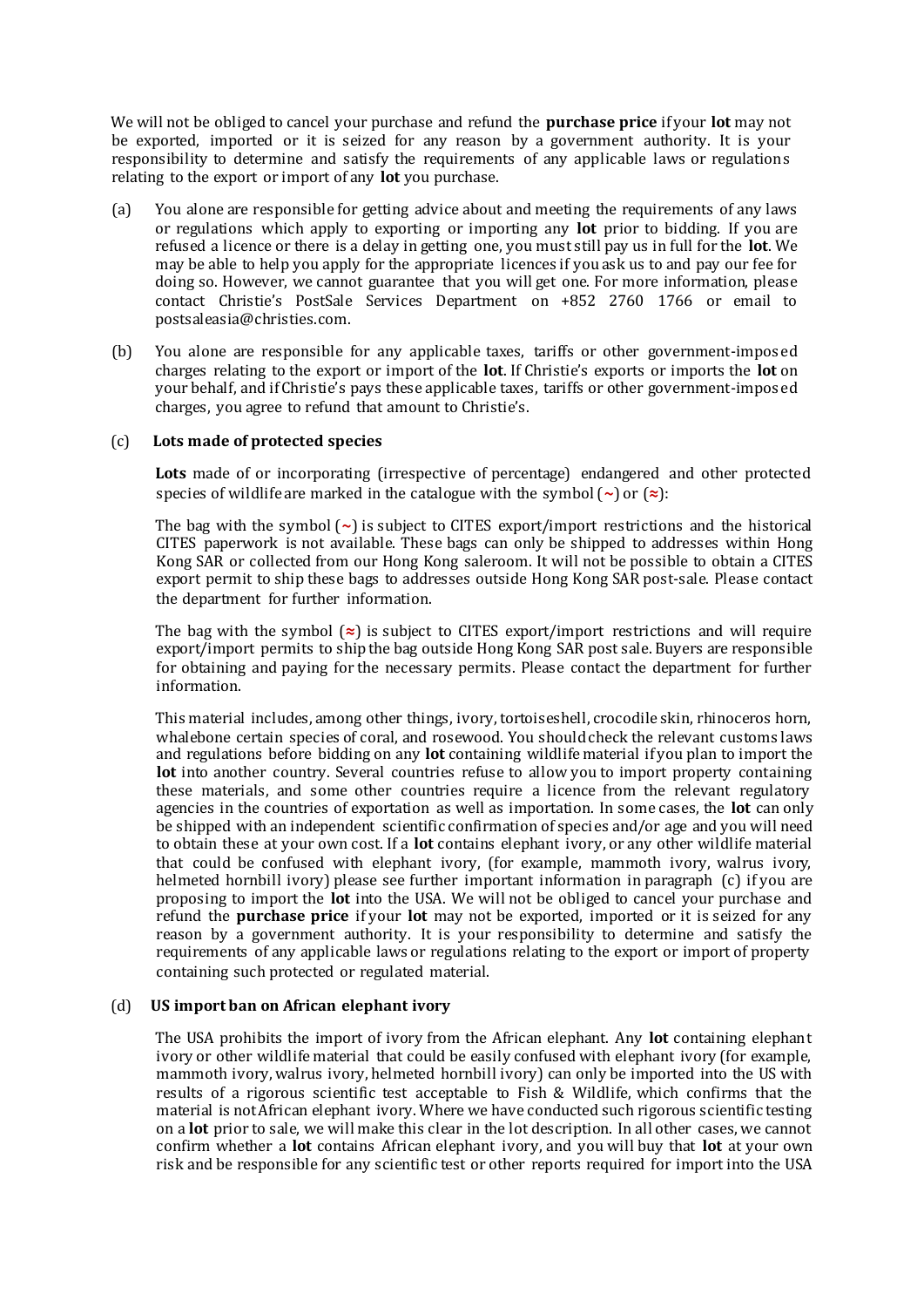at your own cost. If such scientific test is inconclusive or confirms the material is from the African elephant, we will not be obliged to cancel your purchase and refund the **purchase price**.

### (e) **Lots of Iranian origin**

Some countries prohibit or restrict the purchase and/or import of Iranian-origin "works of conventional craftsmanship" (works that are not by a recognized artist and/or that have a function, for example: carpets, bowls, ewers, tiles, ornamental boxes). For example, the USA prohibits the import of this type of property and its purchase by US persons (wherever located). Other countries, such as Canada, only permit the import of this property in certain circumstances.

As a convenience to buyers, Christie's indicates under the title of a **lot** if the **lot** originates from Iran (Persia). It is your responsibility to ensure you do not bid on or import a **lot** in contravention of the sanctions or trade embargoes that apply to you.

### (f) **Gold**

Gold of less than 18ct does not qualify in all countries as 'gold' and may be refused import into those countries as 'gold'.

### (g) **Watches**

Many of the watches offered for sale in this catalogue are pictured with straps made of endangered or protected animal materials such as alligator or crocodile. These **lots** are marked with the symbol  $\Psi$  in the catalogue. These endangered species straps are shown for display purposes only and are not for sale. Christie's will remove and retain the strap prior to shipment from the sale site. At some sale sites, Christie's may, at its discretion, make the displayed endangered species strap available to the buyer of the **lot** free of charge if collected in person from the sale site within 1 year of the date of the sale. Please check with the department for details on a particular **lot**.

For all symbols and other markings referred to in paragraph H2, please note that **lots** are marked as a convenience to you, but we do not accept liability for errors or for failing to mark **lots**.

### **I • OUR LIABILITY TO YOU**

(a) We give no **warranty** in relation to any statement made, or information given, by us or our representatives or employees, about any **lot** other than as set out in the **authenticity warranty** and, as far as we are allowed by law, all **warranties** and other terms which may be added to this agreement by law are excluded. The seller's **warranties** contained in paragraph E1 are their own and we do not have any liability to you in relation to those **warranties**.

(b)

- (i) We are not responsible to you for any reason (whether for breaking this agreement or any other matter relating to your purchase of, or bid for, any **lot**) other than in the event of fraud or fraudulent misrepresentation by us or other than as expressly set out in these conditions of sale; and
- (ii) We do not give any representation, warranty or guarantee or assume any liability of any kind in respect of any **lot** with regard to merchantability, fitness for a particular purpose, description, size, quality, condition, attribution, authenticity, rarity, importance, medium, provenance, exhibition history, literature, or historical relevance. Except as required by local law, any warranty of any kind is excluded by this paragraph.
- $(c)$  In particular, please be aware that our written and telephone bidding services, Christie's LIVE<sup>™</sup>, **condition** reports, currency converter and saleroom video screens are free services and we are not responsible to you for any error (human or otherwise), omission, breakdown, or delay, unavailability, suspension or termination of any of these services.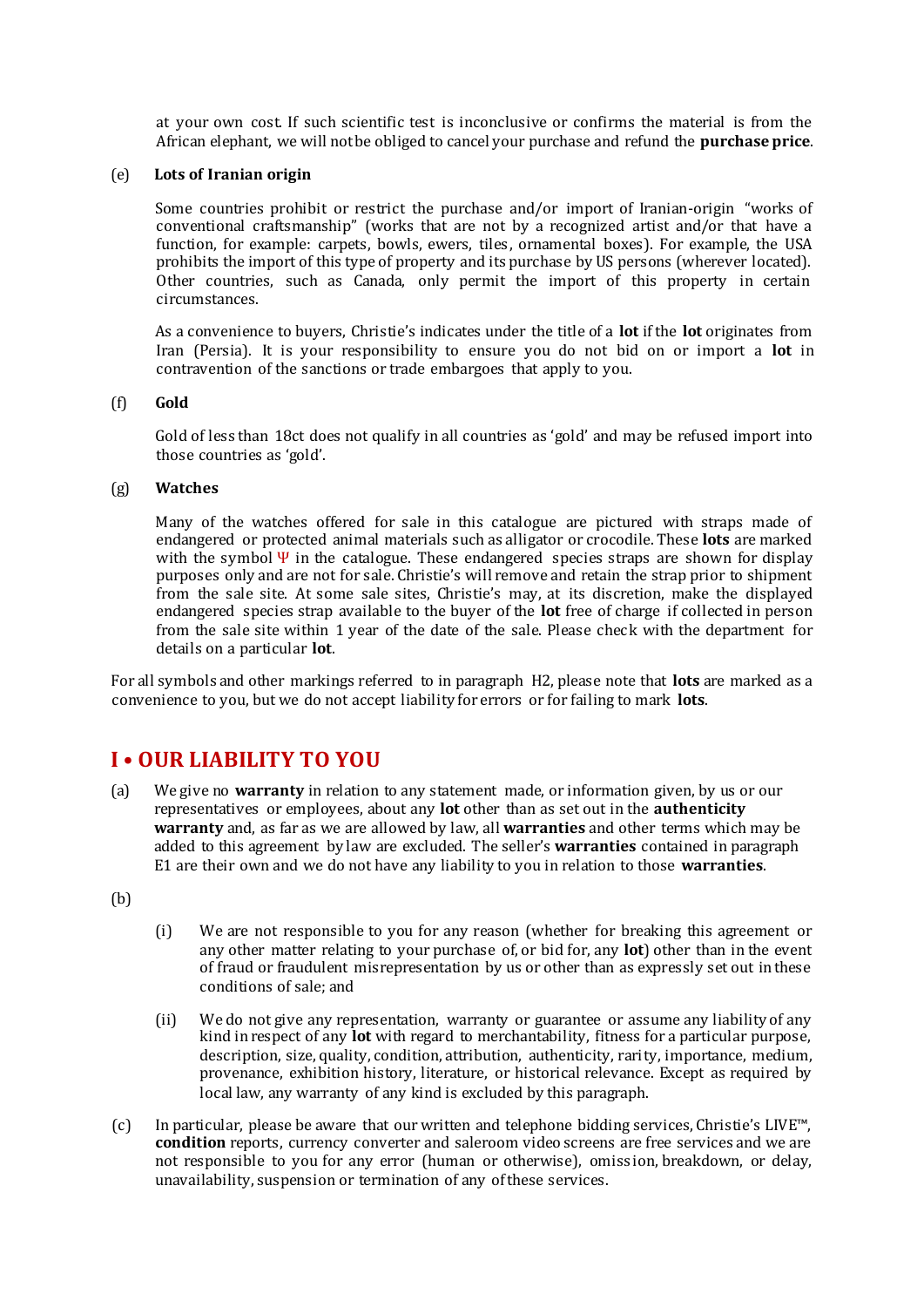- (d) We have no **responsibility** to any person other than a buyer in connection with the purchase of any **lot**.
- (e) If, in spite of the terms in paragraphs (a) to (d) or E2(i) above, we are found to be liable to you for any reason, we shall not have to pay more than the **purchase price** paid by you to us. We will not be responsible to you for any reason for loss of profits or business, loss of opportunity or value, expected savings or interest, costs, damages, or expenses.

# **J • OTHER TERMS**

### **1 • OUR ABILITY TO CANCEL**

In addition to the other rights of cancellation contained in this agreement, we can cancel a sale of a **lot** if we reasonably believe that completing the transaction is, or may be, unlawful or that the sale places us or the seller under any liability to anyone else or may damage our reputation.

### **2 • RECORDINGS**

We may videotape and record proceedings at any auction. We will keep any personal information confidential, except to the extent disclosure is required by law. However, we may, through this process, use or share these recordings with another **Christie's Group** company and marketing partners to analyse our customers and to help us to tailor our services for buyers. If you do not want to be videotaped, you may make arrangements to make a telephone or written bid or bid on Chri stie's LIVE™ instead. Unless we agree otherwise in writing, you may not videotape or record proceedings at any auction.

### **3 • COPYRIGHT**

We own the copyright in all images, illustrations and written material produced by or for us relating to a **lot** (including the contents of our catalogues unless otherwise noted in the catalogue). You cannot use them without our prior written permission. We do not offer any guarantee that you will gain any copyright or other reproduction rights to the **lot**.

### **4 • ENFORCING THIS AGREEMENT**

If a court finds that any part of this agreement is not valid or is illegal or impossible to enforce, that part of the agreement will be treated as being deleted and the rest of this agreement will not be affected.

### **5 • TRANSFERRING YOUR RIGHTS AND RESPONSIBILITIES**

You may not grant a security over or transfer your rights or responsibilities under these terms on the contract of sale with the buyer unless we have given our written permission. This agreement will be binding on your successors or estate and anyone who takes over your rights and responsibilities.

### **6 • TRANSLATIONS**

If we have provided a translation of this agreement, we will use the English version in deciding any issues or disputes which arise under this agreement.

### **7 • PERSONAL INFORMATION**

We will hold and process your personal information and may pass it to another Christie's Group company for use as described in, and in line with, our privacy notice a[t](http://www.christies.com/about-us/contact/privacy) **www.christies.com**. If you are a resident of California you can see a copy of our California Consumer Privacy Act statement a[t](https://www.christies.com/about-us/contact/ccpa) **[https://www.christies.com/about-u](https://www.christies.com/about-us/contact/ccpa)s/contact/ccpa**.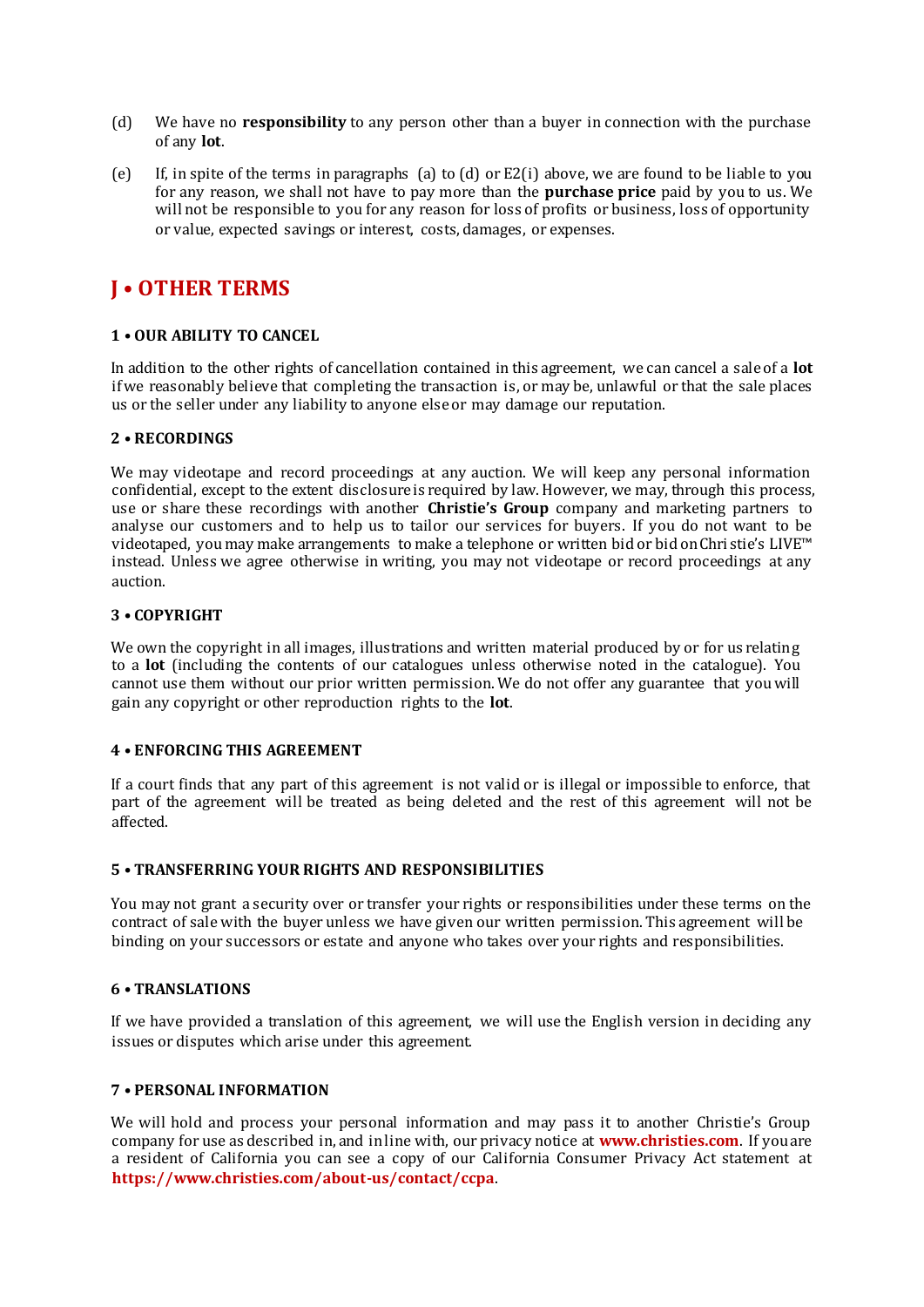### **8 • WAIVER**

No failure or delay to exercise any right or remedy provided under these Conditions of Sale shall constitute a waiver of that or any other right or remedy, nor shall it prevent or restrict the further exercise of that or any other right or remedy. No single or partial exercise of such right or remedy shall prevent or restrict the further exercise of that or any other right or remedy.

### **9 • LAW AND DISPUTES**

The rights and obligations of the parties with respect to these Conditions of Sale, the conduct of the auction and any matters connected with any of the foregoing shall be governed and interpreted by the Hong Kong laws. By bidding at auction, whether present in person or by agent, by written bid, telephone or other means, the buyer shall be deemed to have accepted these Conditions and submitted, for the benefit of Christie's, to the exclusive jurisdiction of the Hong Kong courts, and also accepted that Christie's also has the right to pursue remedies in any other jurisdiction in order to recover any outstanding sums due from the buyer.

### **10 • REPORTING ON WWW.CHRISTIES.COM**

Details of all **lots** sold by us, including **catalogue descriptions** and prices, may be reported on **www.christies.com**. Sales totals are **hammer price** plus **buyer's premium** and do not reflect costs, financing fees, or application of buyer's or seller's credits. We regret that we cannot agree to requests to remove these details from **www.christies.com**.

### **K • GLOSSARY**

**auctioneer :** individual auctioneer and/or Christie's.

**authentic :** a genuine example, rather than a copy or forgery of:

- (i) the work of a particular artist, author or manufacturer, if the **lot** is described in the **Heading** as the work of that artist, author or manufacturer;
- (ii) a work created within a particular period or culture, if the **lot** is described in the **Heading**  as a work created during that period or culture;
- (iii) a work for a particular origin source if the **lot** is described in the **Heading** as being of that origin or source; or
- (iv) in the case of gems, a work which is made of a particular material, if the **lot** is described in the **Heading** as being made of that material.

**authenticity warranty :** the guarantee we give in this agreement that a **lot** is **authentic** as set out in section E2 of this agreement.

**buyer's premium :** the charge the buyer pays us along with the **hammer price**.

**catalogue description :** the description of a **lot** in the catalogue for the auction, as amended by any saleroom notice.

**Christie's Group :** Christie's International Plc, its subsidiaries and other companies within its corporate group.

**condition :** the physical **condition** of a **lot**.

**due date :** has the meaning given to it paragraph F1(a).

**estimate :** the price range included in the catalogue or any saleroom notice within which we believe a **lot** may sell. **Low estimate** means the lower figure in the range and **high estimate** means the higher figure. The **mid estimate** is the midpoint between the two.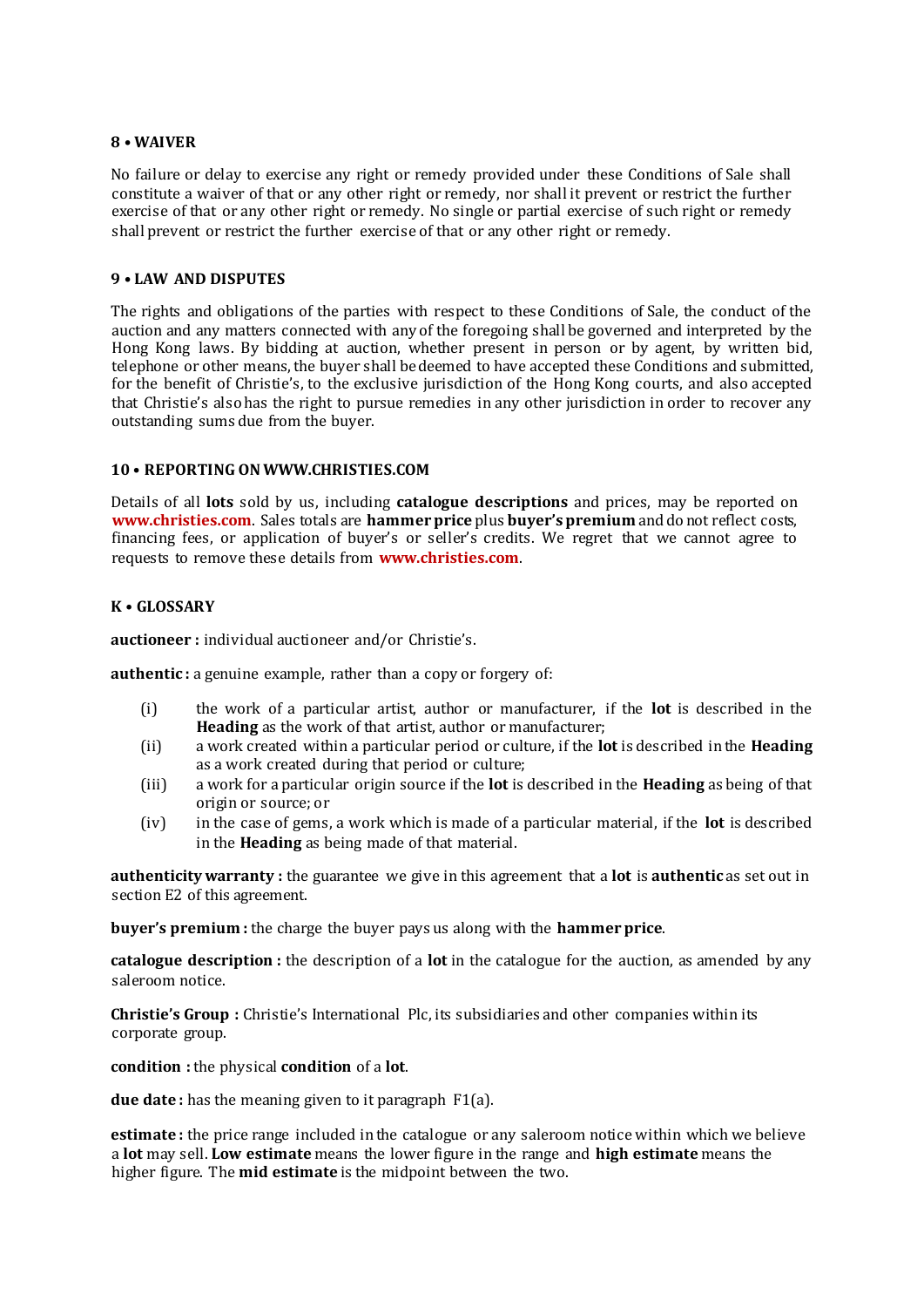**hammer price :** the amount of the highest bid the **auctioneer** accepts for the sale of a **lot**.

**Heading :** has the meaning given to it in paragraph E2.

**lot :** an item to be offered at auction (or two or more items to be offered at auction as a group).

**other damages :** any special, consequential, incidental or indirect damages of any kind or any damages which fall within the meaning of 'special', 'incidental' or 'consequential' under local law.

**purchase price** : has the meaning given to it in paragraph F1(a).

**provenance :** the ownership history of a **lot**.

**qualified :** has the meaning given to it in paragraph E2 and **Qualified Headings** means the section headed **Qualified Headings** on the page of the catalogue headed 'Important Notices and Explanation of Cataloguing Practice'.

**reserve :** the confidential amount below which we will not sell a **lot**.

**saleroom notice :** a written notice posted next to the **lot** in the saleroom and on **www.christies.com**, which is also read to prospective telephone bidders and notified to clients who have left commission bids, or an announcement made by the **auctioneer** either at the beginning of the sale, or before a particular **lot** is auctioned.

**Subheading** : has the meaning given to it in paragraph E2.

**UPPER CASE type :** means having all capital letters.

**warranty :** a statement or representation in which the person making it guarantees that the facts set out in it are correct.

### **SYMBOLS USED IN THIS CATALOGUE**

The meaning of words coloured in **bold** in this section can be found at the end of the section of the catalogue headed 'Conditions of Sale • Buying at Christie's'

**º** Christie's has a direct financial interest in the **lot**. See Important Notices and Explanation of Cataloguing Practice.

∆ Owned by Christie's or another **Christie's Group** company in whole or part. See Important Notices and Explanation of Cataloguing Practice.

◆ Christie's has a direct financial interest in the **lot** and has funded all or part of our interest with the help of someone else. See Important Notices and Explanation of Cataloguing Practice.

**¤** Bidding by parties with an interest.

**• Lot** offered without **reserve** which will be sold to the highest bidder regardless of the pre-sale estimate in the catalogue.

**~** The **lot** is subject to CITES export/import restrictions and the historical CITES paperwork is not available. The **lot** can only be shipped to addresses within Hong Kong SAR or collected from our Hong Kong saleroom. It will not be possible to obtain a CITES export permit to ship these bags to addresses outside Hong Kong SAR post-sale. Please contact the department for further information.

**≈** The **lot** is subject to CITES export/import restrictions and will require export / import permits to ship the bag outside Hong Kong SAR post sale. Buyers are responsible for obtaining and paying for the necessary permits. Please contact the department for further information.

Ψ **Lot** incorporates material from endangered species that is not for sale and is shown for display purposes only.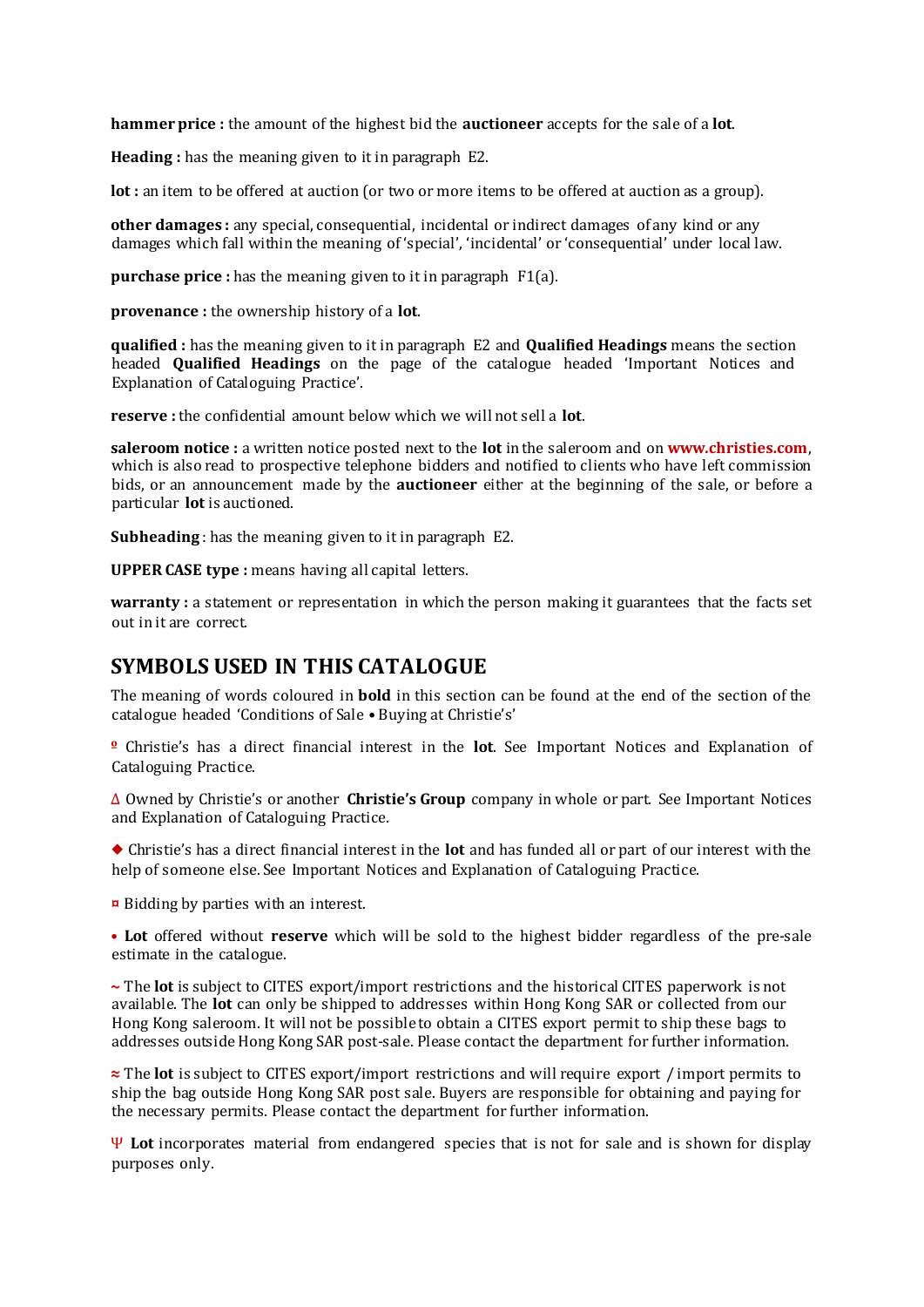Please note that **lots** are marked as a convenience to you and we shall not be liable for any errors in, or failure to, mark a **lot**.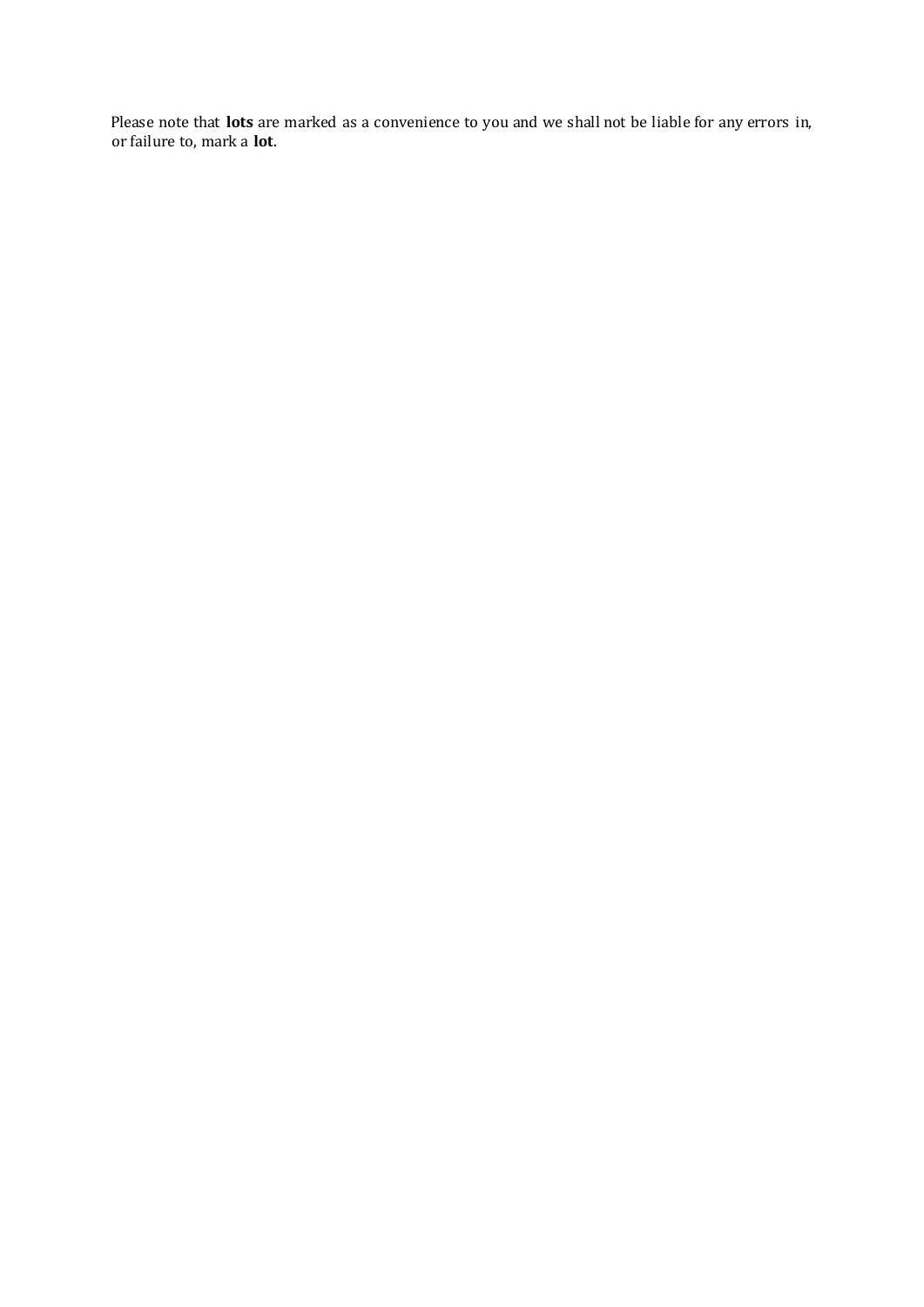# **IMPORTANT NOTICES AND EXPLANATION OF CATALOGUING PRACTICE**

# **IMPORTANT NOTICES**

### **CHRISTIE'S INTEREST IN PROPERTY CONSIGNED FOR AUCTION**

### **Δ: Property owned in part or in full by Christie's**

From time to time, Christie's may offer a lot which it owns in whole or in part. Such property is identified in the catalogue with the symbol  $\Box$  next to its lot number. Where Christie's has an ownership or financial interest in every lot in the catalogue, Christie's will not designate each lot with a symbol, but will state its interest in the front of the catalogue.

### º **Minimum price guarantees:**

On occasion, Christie's has a direct financial interest in the outcome of the sale of certain lots consigned for sale. This will usually be where it has guaranteed to the Seller that whatever the outcome of the auction, the Seller will receive a minimum sale price for the work. This is known as a minimum price guarantee. Where Christie's holds such financial interest we identify such lots with the symbol **º** next to the lot number.

### º♦**Third party guarantees/Irrevocable bids**

Where Christie's has provided a Minimum Price Guarantee it is at risk of making a loss, which can be significant, if the lot fails to sell. Christie's therefore sometimes chooses to share that risk with a third party who agrees prior to the auction to place an irrevocable written bid on the lot. If there are no other higher bids, the third party commits to buy the lot at the level of their irrevocable written bid. In doing so, the third party takes on all or part of the risk of the lot not being sold. Lots which are subject to a third party guarantee arrangement are identified in the catalogue with the symbol  $\frac{1}{2}$ .

Christie's compensates the third party in exchange for accepting this risk provided that the third party is not the successful bidder. The remuneration to the third party may either be based on a fixed fee or an amount calculated against the final hammer price. The third party may also bid for the lot above the irrevocable written bid. Where the third party is the successful bidder, the third party is required to pay the hammer price and the buyer's premium in full.

Third party guarantors are required by us to disclose to anyone they are advising their financial interest in any lots they are guaranteeing. However, for the avoidance of any doubt, if you are advised by or bidding through an agent on a lot identified as being subject to a third party guarantee you should always ask your agent to confirm whether or not he or she has a financial interest in relation to the lot.

### **¤ Bidding by parties with an interest**

When a party with a direct or indirect interest in the lot who may have knowledge of the lot's reserve or other material information may be bidding on the lot, we will mark the lot with this symbol  $\alpha$ . This interest can include beneficiaries of an estate that consigned the lot or a joint owner of a lot. Any interested party that successfully bids on a lot must comply with Christie's Conditions of Sale, including paying the lot's full Buyer's Premium plus applicable taxes.

### **Post-catalogue notifications**

In certain instances, after the catalogue has been published, Christie's may enter into an arrangement or become aware of bidding that would have required a catalogue symbol. In those instances, a pre-sale or pre-lot announcement will be made.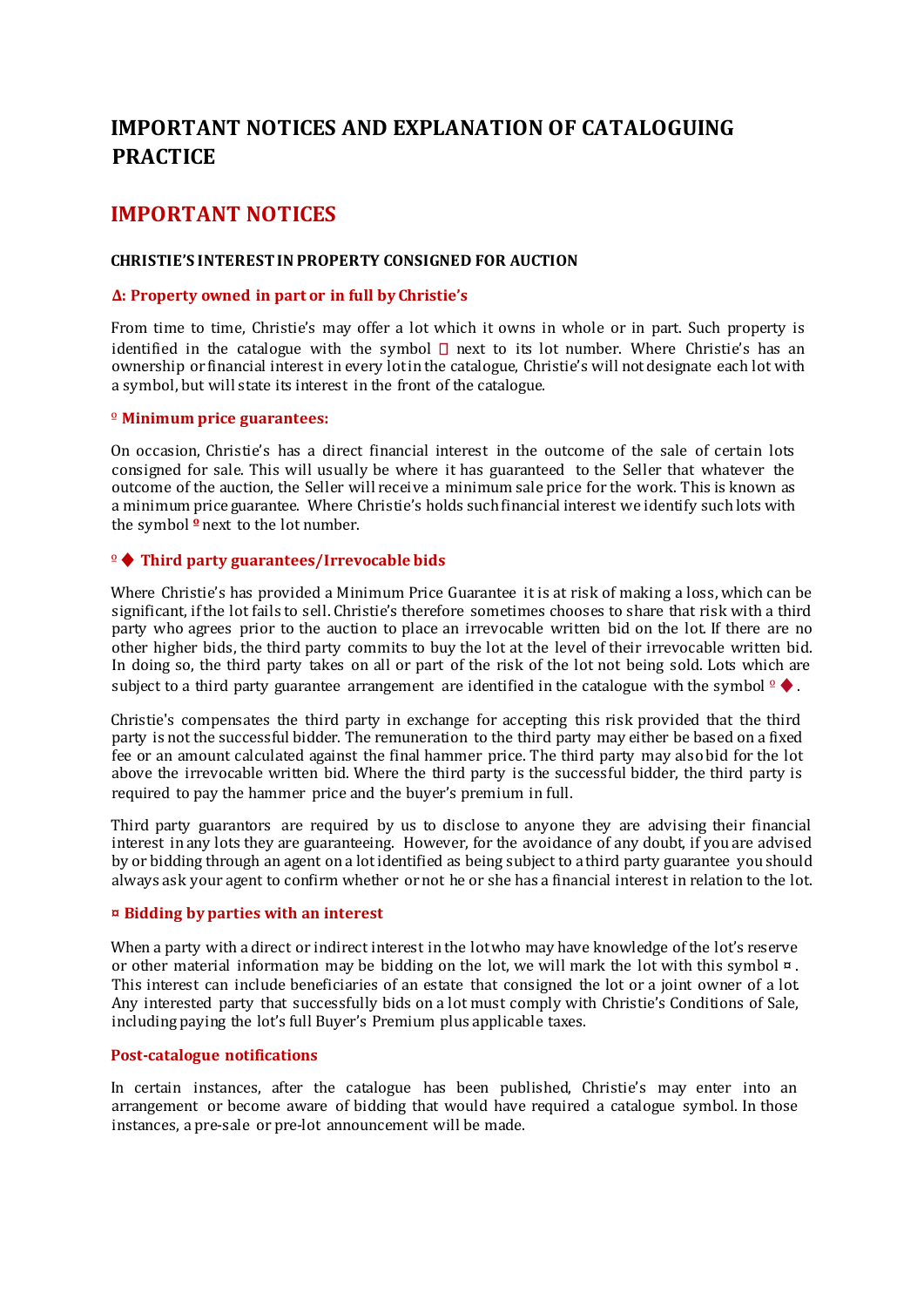#### **Other arrangements**

Christie's may enter into other arrangements not involving bids. These include arrangements where Christie's has made loans or advanced money to consignors or prospective purchasers or where Christie's has shared the risk of a guarantee with a partner without the partner being required to place an irrevocable written bid or otherwise participating in the bidding on the lot. Because such arrangements are unrelated to the bidding process they are not marked with a symbol in the catalogue.

Please see **http://www.christies.com/financial-interest/** for a more detailed explanation of minimum price guarantees and third party financing arrangements.

### **EXPLANATION OF CATALOGUING PRACTICE**

Terms used in a catalogue or lot description have the meanings ascribed to them below. Please note that all statements in a catalogue or lot description as to authorship, period, reign or dynasty are made subject to the provisions of the Conditions of Sale, including the **authenticity warranty**. Our use of these expressions does not take account of the **condition** of the **lot** or of the extent of any restoration. Buyers are advised to inspect the property themselves. Written condition reports are usually available on request.

A term and its definition listed under 'Qualified Headings' is a qualified statement as to authorship, period, reign or dynasty. While the use of this term is based upon careful study and represents the opinion of specialists, Christie's and the consignor assume no risk, liability and responsibility for the authenticity of authorship or of the lot being created in certain period, reign or dynasty of any lot in this catalogue described by this term, and the **authenticity warranty shall** not be available with respect to **lots** described using this term.

Discrepancy in the layout of information may appear between the catalogue description in English and its Chinese translation. We will use the English version of the catalogue description in deciding any issue or disputes which arise under the **authenticity warranty** or the 'Qualified Headings'.

### **HANDBAGS**

### **Condition Reports**

The condition of **lots** sold in our auctions can vary widely due to factors such as age, previous damage, restoration, repair and wear and tear. **Condition** reports and grades are provided free of charge as a courtesy and convenience to our buyers and are for guidance only. They offer our honest opinion but they may not refer to all faults, restoration, alteration or adaptation. They are not an alternative to examining a

**lot** in person or taking your own professional advice. **Lots** are sold "as is," in the condition they are in at the time of the sale, without any representation or warranty as to **condition** by Christie's or by the seller.

### **Grades in Condition Reports**

We provide a general, numeric condition grade to help with overall condition guidance. Please review the specific condition report and extra images for each **lot** before bidding.

**Grade 1:** this item exhibits no signs of use or wear and could be considered as new. There are no flaws. Original packaging and protective plastic are likely intact as noted in the lot description.

**Grade 2**: this item exhibits minor flaws and could be considered nearly brand new. It may never have been used, or may have been used a few times. There are only minor condition notes, which can be found in the specific condition report.

**Grade 3**: this item exhibits visible signs of use. Any signs of use or wear are minor. This item is in good condition.